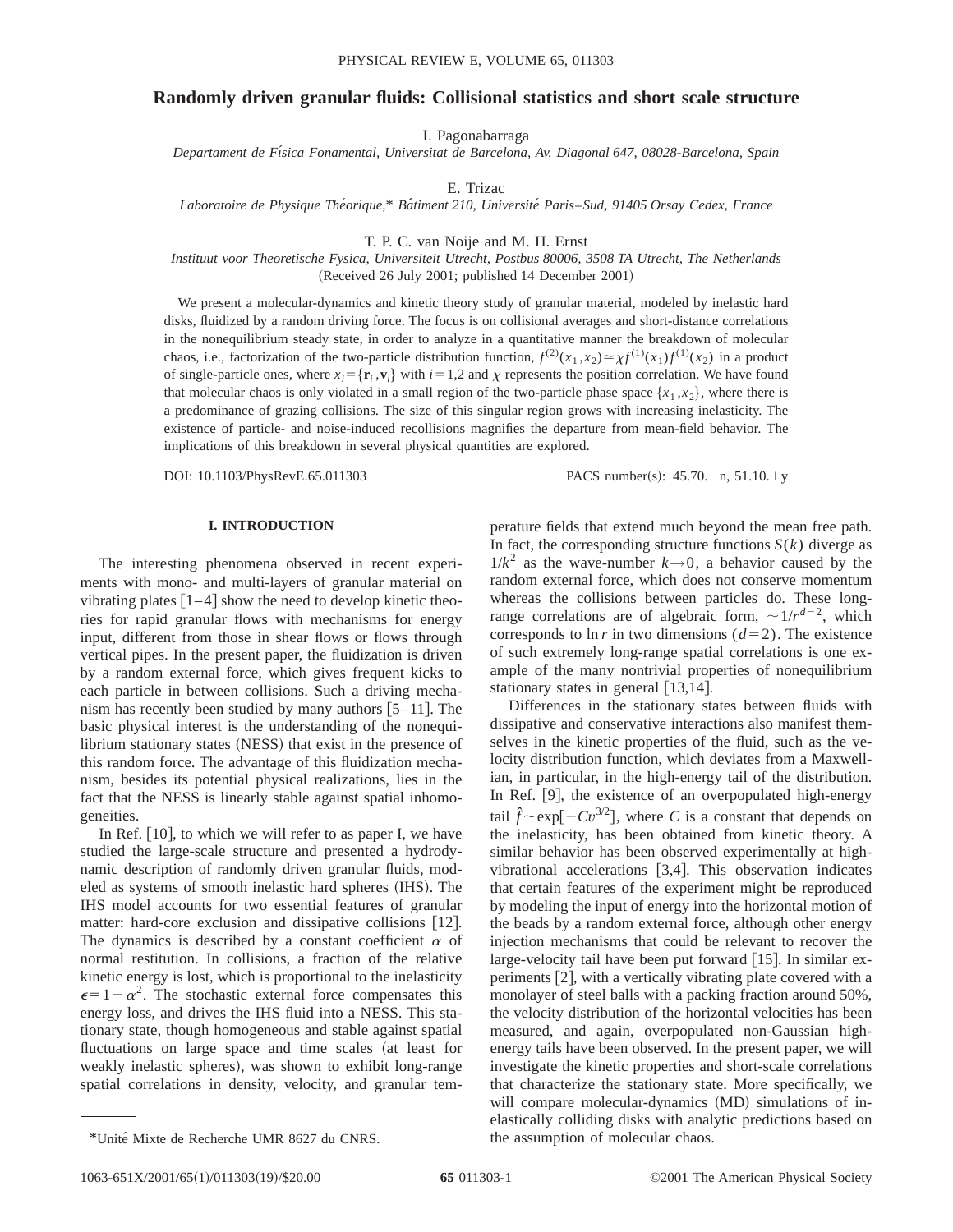The Boltzmann equation for dilute gases of particles that interact via short-ranged repulsive interactions is based on the assumption of *molecular chaos*, also called the Stosszahlansatz or mean-field approximation. It assumes that the velocities of colliding particles just before collisions are uncorrelated, i.e., their pair-distribution function factorizes,  $\hat{f}^{(2)}(x_1, x_2, t) = \hat{f}(x_1, t)\hat{f}(x_2, t)$ , where  $x_i = \{\mathbf{r}_i, \mathbf{v}_i\}$  denotes the position and velocity of particle *i*. Enskog's extension of the Boltzmann equation to a dense system of hard spheres [16], referred to as Enskog-Boltzmann equation, is also based on the fundamental assumption of the absence of velocity correlations. Here, the assumption of molecular chaos postulates that  $\hat{f}^{(2)}(x_1, x_2, t) = \chi \hat{f}(x_1, t) \hat{f}(x_2, t)$  for approaching particles  $(\mathbf{v}_{12} \cdot \mathbf{r}_{12} < 0)$  *just before* collision ( $r_{12}$ )  $(\sigma-\sigma+0)$ , where  $\chi$  is assumed to be the radial pairdistribution function at contact  $g(r_{12} = \sigma + 0)$  in local equilibrium. It implies the *additional* assumption that spatial correlations between colliding particles just before collision are independent of their velocities, i.e., the absence of positionvelocity correlations. The Enskog  $\chi$  factor enhances the collision frequency at higher densities. For dilute gases, the assumption of molecular chaos seems to be justified. Recently, Lutsko  $\lceil 17 \rceil$  and Soto and Mare-schal  $\lceil 18 \rceil$  derived for a freely evolving inelastic hard disk fluid a relation between pre- and post-collision radial distribution function at contact, as a function of the angle,  $\theta = \cos^{-1}(\hat{\mathbf{v}}_{12} \cdot \hat{\mathbf{r}}_{12})$ , between the relative velocity  $\mathbf{v}_{12}$  of the colliding particles, and their relative position at contact  $\mathbf{r}_{12}$ , and they confirmed their results by MD simulations. Their observations made it clear that further arguments are needed to clarify the meaning of the  $\chi$ factor in Enskog's formulation of the molecular chaos assumption. This will be done in Sec. II A.

The breakdown of molecular chaos at higher densities in classical fluids with conservative forces has been extensively investigated in the 1960s and 1970s  $\lceil 19 \rceil$ . This breakdown is caused by sequences of correlated binary collisions, the socalled ring collisions [20]. They lead to long-time tails in velocity and stress autocorrelation functions  $[21,22]$ , and to long-range spatial correlations in NESS [13]. The quantitative effects of velocity correlations on transport coefficients at liquid densities are also significant. For instance, molecular-dynamics simulations on elastic hard-sphere systems at liquid densities  $[23]$  have shown that the long- time tails increase the measured self-diffusion coefficient *D* typically by 15 to 20 % with respect to the prediction of the Enskog theory  $D_E = D_B / \chi$ , where  $D_B$  is the Boltzmann value of the self-diffusion coefficient.

A well-known example of short-scale structure in granular fluids are the position-velocity correlations leading to the phenomenon of inelastic collapse [24,25], which is a *divergence* of the collision frequency  $\omega$  in a finite time. The collapse singularity implies that an infinite number of collisions occurs within a finite-time interval in a subset of (nearly) touching particles, ordered in linear arrays. The phenomenon is, however, an artifact of the assumption that the coefficient of restitution  $\alpha$  is independent of the impact velocities, whereas on physical grounds  $\alpha(v_{12}) \rightarrow 1$  (elastic limit), as the relative velocity  $v_{12}$  vanishes. Molecular-dynamics simulations have shown that the assumption of molecular chaos is also violated in undriven granular fluids in their late stages of evolution, the so-called nonlinear clustering regime. For instance, the measured distribution of impact parameters is not uniform, as expected on the basis of molecular chaos, but biased toward grazing collisions  $[26-28]$ .

As shown below, in the driven IHS fluid there is an important additional reason for the breakdown of molecular chaos, namely, the strong increase in collision frequency at small relative velocities between two isolated particles, caused by the so-called noise- induced re-collisions. This correction to the collision frequency, that is important at all densities, is also neglected in the molecular chaos assumption.

The main goal of this paper is to quantify, analyze, and interpret the effects of the breakdown of molecular chaos in the NESS of inelastic hard spheres that are subject to a random external force between collisions. We will focus in particular on velocity-velocity correlations and position-velocity correlations between particles almost in contact, i.e., the short-scale structure.

Section II presents the analytic results, based on the Enskog-Boltzmann equation, which has been modified to account for the external energy input. In Sec. III, we present molecular-dynamics results for several quantities that characterize the collision processes and related short-scale structure of the NESS, and make a comparison with predictions based on molecular chaos.

# **II. KINETIC THEORY FOR THE NESS**

## **A. Molecular chaos and Enskog approximation**

The Enskog-Boltzmann equation for the single-particle distribution  $\hat{f}(\mathbf{v}_1,t)$  in a spatially homogeneous randomly driven fluid of inelastic hard spheres of diameter  $\sigma$  reads in  $d=2$  or 3 dimensions [9]

$$
\partial_t \hat{f}(\mathbf{v}_1, t) = n \chi \sigma^{d-1} \int d\mathbf{v}_2 \int d\hat{\boldsymbol{\sigma}} \Theta(\mathbf{v}_{12} \cdot \hat{\boldsymbol{\sigma}})(\mathbf{v}_{12} \cdot \hat{\boldsymbol{\sigma}})
$$

$$
\times \left\{ \frac{1}{\alpha^2} \hat{f}(\mathbf{v}_1^{**}, t) \hat{f}(\mathbf{v}_2^{**}, t) - \hat{f}(\mathbf{v}_1, t) \hat{f}(\mathbf{v}_2, t) \right\}
$$

$$
+ \frac{\xi_0^2}{2} \left( \frac{\partial}{\partial \mathbf{v}_1} \right)^2 \hat{f}(\mathbf{v}_1, t), \tag{1}
$$

where  $\mathbf{v}_{12} = \mathbf{v}_1 - \mathbf{v}_2$  and *n* the number density. The Heaviside function  $\Theta(x)$  restricts the  $\hat{\sigma}$  integration to the hemisphere  $\mathbf{v}_{12} \cdot \hat{\boldsymbol{\sigma}} > 0$ , where  $\hat{\boldsymbol{\sigma}}$  is the unit vector along the line of centers of the colliding spheres at contact, pointing from particle 2 to 1. In the sequel  $\mathbf{a} = \mathbf{a}/|\mathbf{a}|$  denotes a unit vector. The gain term of the collision integral describes the *restituting* collisions that convert the precollision velocities  $(\mathbf{v}_1^{**}, \mathbf{v}_2^{**})$  into  $(v_1, v_2)$ , while the loss term describes the *direct* collisions, and contains the precollision velocities  $(\mathbf{v}_1, \mathbf{v}_2)$  leading to postcollision velocities  $(\mathbf{v}_1^*, \mathbf{v}_2^*)$ . The postcollision and restituting velocities have been defined in [29]. The  $\chi$  factor will be discussed below.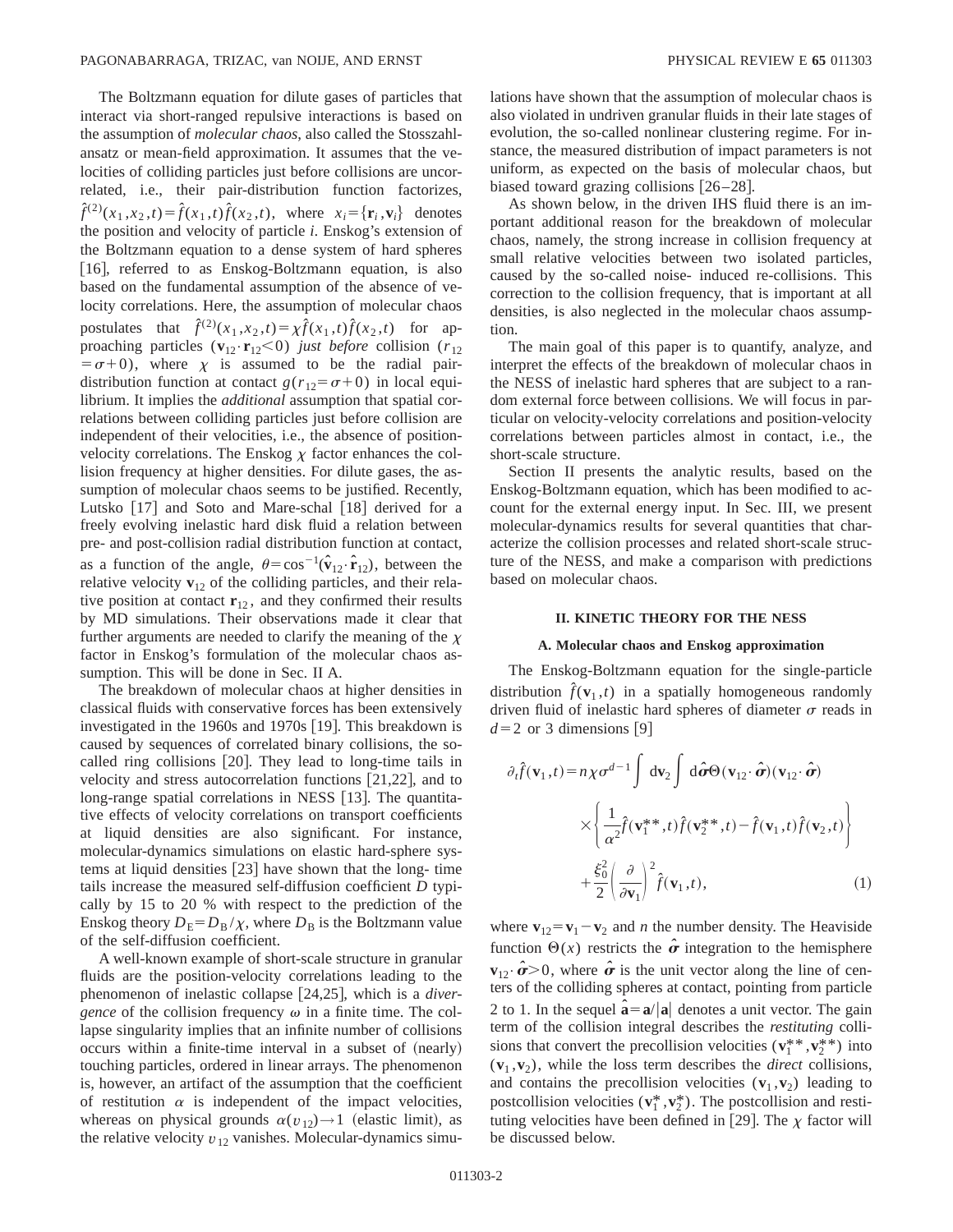As derived in  $\vert 9 \vert$ , the Fokker-Planck term accounts for the external energy input, and describes diffusion in velocity space with a diffusivity proportional to the rate of energy input  $\xi_0^2$  per unit mass. Here,  $\xi_0$  is the strength of the random driving force, which is assumed to be Gaussian white noise  $[9,10]$ .

Before studying the short-scale structure, we consider the single- particle distribution function  $\hat{f}(\mathbf{v})$  in the NESS. The stationary solution of Eq.  $(1)$  is determined by the balance  $m \xi_0^2 = \Gamma$ , of external heating  $m \xi_0^2$ , and internal loss of energy due to collisions,  $\Gamma$ . It is characterized by a time-independent temperature  $T = \langle mv^2/d \rangle$  defined as the average kinetic energy per particle, and discussed in paper I. As mentioned in the introduction, this stationary solution exhibits an overpopulated high-energy tail  $\hat{f} \sim \exp[-Cv^{3/2}]$ . The structure of the tail distribution is determined by collisions of very energetic particles with ''thermal'' particles, and may be obtained by neglecting the gain term in the Boltzmann equation  $[9]$ .

In Ref. [9],  $\hat{f}(\mathbf{v})$  has been calculated by solving the Enskog-Boltzmann Eq.  $(1)$  by an expansion in Sonine polynomials. To formulate this result, it is convenient to introduce a rescaled distribution function  $f(\mathbf{c})$ , defined by  $\hat{f}(\mathbf{v})$  $\equiv [1/v_0^d] f(\mathbf{c})$  with  $\mathbf{c} \equiv \mathbf{v}/v_0$ , where  $v_0 \equiv \sqrt{2T/m}$  is the thermal velocity and *d* the dimensionality. This gives

$$
f(\mathbf{c}) = \varphi(c) \left\{ 1 + a_2 \left[ \frac{1}{2} c^4 - \frac{1}{2} (d+2) c^2 + \frac{1}{8} d(d+2) \right] + \cdots \right\},\tag{2}
$$

where the Maxwellian  $\varphi(c) \equiv \pi^{-d/2} \exp(-c^2)$ . Note that  $a_2$  is proportional to the fourth cumulant of the scaling form  $f(c)$ , i.e.,

$$
a_2 = \frac{4}{d(d+2)} \left[ \langle c^4 \rangle - \frac{1}{4} d(d+2) \right] = \frac{4}{3} \left[ \langle c_x^4 \rangle - 3 \langle c_x^2 \rangle^2 \right],
$$
\n(3)

and vanishes in the elastic limit. An explicit calculation to linear order in  $a_2$  gives [9]

$$
a_2 = \frac{16(1-\alpha)(1-2\alpha^2)}{73+56d-24\alpha d - 105\alpha + 30(1-\alpha)\alpha^2}.
$$
 (4)

In the next section, this prediction will be tested against molecular-dynamics simulations.

Consider first the exact expression for the mean collision frequency in the homogeneous NESS, defined as

$$
\omega = n \sigma^{d-1} \int d\mathbf{v}_1 \int d\mathbf{v}_2 \int d\hat{\boldsymbol{\sigma}} \Theta
$$
  
 
$$
\times (-\mathbf{v}_{12} \cdot \hat{\boldsymbol{\sigma}}) |\mathbf{v}_{12} \cdot \hat{\boldsymbol{\sigma}}| \hat{f}^{(2)}(\mathbf{v}_1, \mathbf{v}_2, \boldsymbol{\sigma}),
$$
 (5)

where  $\hat{f}^{(2)}(\mathbf{v}_1, \mathbf{v}_2, \sigma)$  is the *dynamic* or *constrained* pairdistribution function with velocities aiming to collide, just *before* contact with  $\mathbf{r}_{12} = \boldsymbol{\sigma}$ . *Molecular chaos*, also referred to as mean-field theory, requires the complete factorization of the dynamic precollisional pair function,

$$
\hat{f}^{(2)}(\mathbf{v}_1, \mathbf{v}_2, \boldsymbol{\sigma}) = \chi \hat{f}(\mathbf{v}_1) \hat{f}(\mathbf{v}_2).
$$
 (6)

What is the meaning of the  $\chi$  factor, used in formulating the *molecular chaos* hypothesis? This hypothesis for *dilute gases* concerns the absence of correlations in *precollision* velocities, and in *precollision* positions ( $\chi=1$ ). In *dense fluids* on the other hand, the precollision position correlation  $\chi$  is different from 1, but the precollision velocity-velocity and position-velocity correlations are still assumed to be absent.

In the literature, it is common to take  $\chi$  equal to the radial distribution function at contact in *local equilibrium*, i.e., <sup>x</sup>  $=\chi_E \equiv g_{eq}(r \rightarrow \sigma + 0)$ , which mainly accounts for precollision hard-core exclusion effects. For hard disks and hard spheres, the latter function is approximately given by the Verlet-Levesque (2D) and Carnahan-Starling (3D) approximations  $[31]$ ,

$$
\chi_{\rm E}(\phi) = \left(1 - \frac{7}{16}\phi\right) / (1 - \phi)^2
$$
 (2D),  

$$
\chi_{\rm E}(\phi) = (2 - \phi)/2(1 - \phi)^3
$$
 (3D), (7)

where the packing fraction in *d* dimensions is defined as  $\phi$  $= n(\sigma/2)^d \Omega_d / d$ , and  $\Omega_d = 2 \pi^{d/2}/\Gamma(d/2)$  is the surface area of a *d*-dimensional unit sphere. In this paper, we refer to the molecular chaos approximation with  $\chi = \chi_E$ , as the *Enskog approximation*.

In principle, different options are open for the  $\chi$  factor. As  $\hat{f}^{(2)}$  is the dynamic precollision pair-distribution function at contact, an alternative choice for the  $\chi$  in the factorized form could be the dynamic precollision radial distribution function at contact, defined as an average over the precollision hemisphere,

$$
\chi^{(-)} \equiv [2/\Omega_d] \int d\mathbf{v}_1 \int d\mathbf{v}_2 \int d\hat{\boldsymbol{\sigma}} \Theta(-\mathbf{v}_{12} \cdot \hat{\boldsymbol{\sigma}}) \hat{f}^{(2)}(\mathbf{v}_1, \mathbf{v}_2, \boldsymbol{\sigma}).
$$
\n(8)

Another option could be the unconstrained radial distribution,  $g(r)$ , in the NESS, extrapolated to contact  $(r \rightarrow \sigma)$ . This function is further discussed in Sec. II D.

For the randomly heated fluid under study here, the dynamics is not purely hard-sphere like. The random force acting on the particles may be expected to contribute to the value of the pair- distribution function at contact. This effect will be addressed in the subsequent sections.

Equation (5) with  $\hat{f}(\mathbf{v})$  replaced by the Maxwellian, yields for the collision frequency in the molecular chaos approximation  $\omega_{\text{mc}}(T) = \chi \omega_0(T)$ , and more specifically, in the Enskog approximation,

$$
\omega_{\mathcal{E}}(T) = \chi_{\mathcal{E}}\omega_0(T). \tag{9}
$$

Here, the Boltzmann collision frequency for dilute gases is given by

$$
\omega_0(T) = \Omega_d n \sigma^{d-1} \sqrt{T/\pi m},\qquad(10)
$$

and the small correction of  $O(a_2)$  appearing in Eq. (2) has been neglected.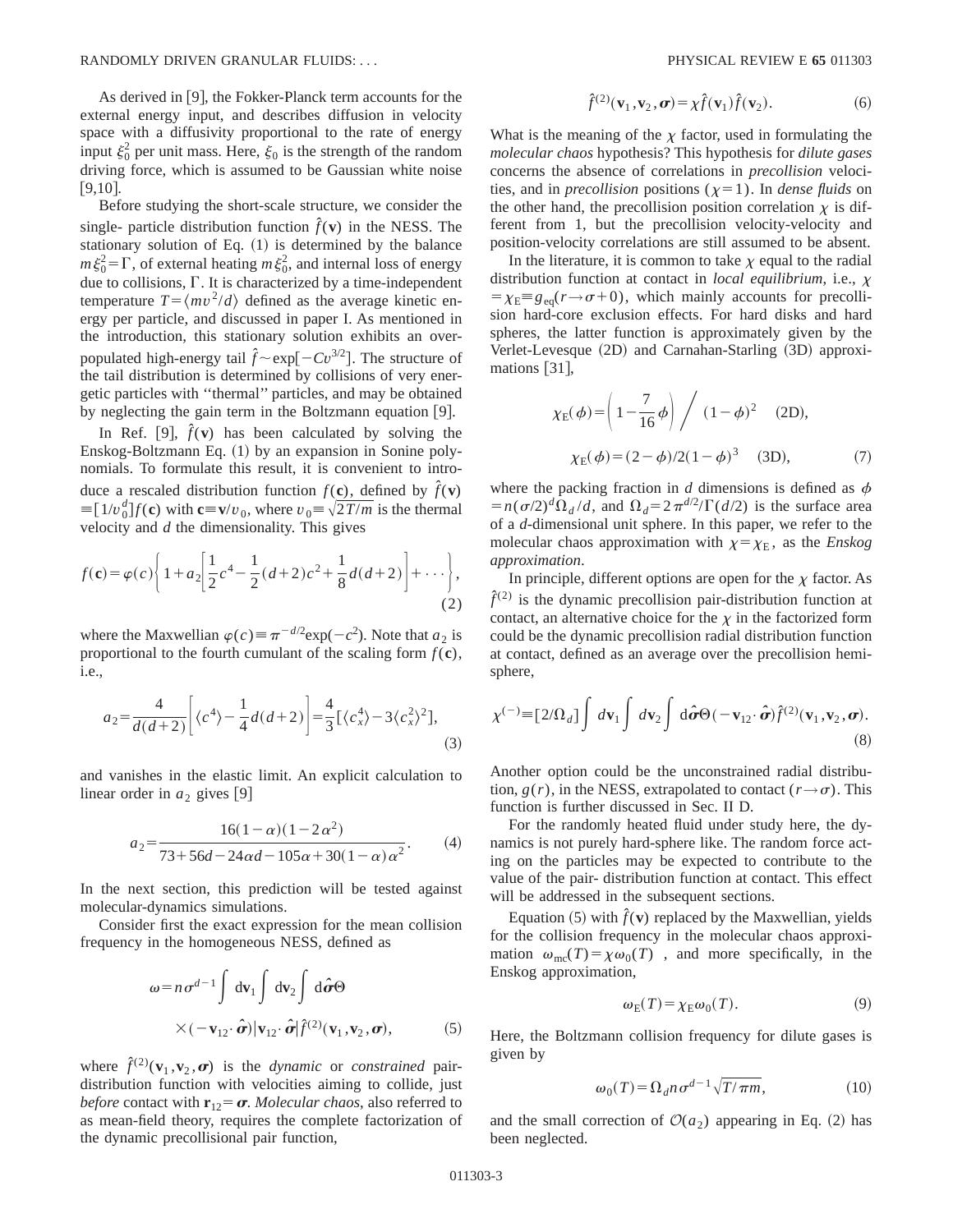Spatial correlation functions in nonequilibrium stationary states are quite different from local equilibrium ones, and show long-range correlations due to correlated sequences of ring collisions, also referred to as mode-coupling effects [13]. In paper I, we have shown the existence of very *long*range correlations  $\sim 1/r^{d-2}$  in the randomly driven IHS fluid. The *short*-range correlations in the NESS may, in principle, be obtained from the ring kinetic equation for IHS (see Ref. [29]). However, systematic methods to evaluate collision integrals and pair-correlation functions at short distances using this ring kinetic theory have not yet been developed. In the section on simulation results, we return to the effects of ring collisions, and present arguments why their contributions are expected to be more important here than for elastic hard spheres.

#### **B. Collisional averages**

In hard-sphere systems, there are many properties that involve the pair-distribution function of particles just before collision. To study these, it is convenient to introduce the *collisional* average  $\langle \dots \rangle_{\text{coll}}$  for a quantity *A* in the NESS, defined as

$$
\langle A(\mathbf{v}_1, \mathbf{v}_2, \boldsymbol{\sigma}) \rangle_{\text{coll}} = \frac{\int d\mathbf{v}_1 \int d\mathbf{v}_2 \int d\hat{\boldsymbol{\sigma}} \Theta(-\mathbf{v}_{12} \cdot \hat{\boldsymbol{\sigma}}) |\mathbf{v}_{12} \cdot \hat{\boldsymbol{\sigma}} | A(\mathbf{v}_1, \mathbf{v}_2, \boldsymbol{\sigma}) \hat{f}^{(2)}(\mathbf{v}_1, \mathbf{v}_2, \boldsymbol{\sigma})}{\int d\mathbf{v}_1 \int d\mathbf{v}_2 \int d\hat{\boldsymbol{\sigma}} \Theta(-\mathbf{v}_{12} \cdot \hat{\boldsymbol{\sigma}}) |\mathbf{v}_{12} \cdot \hat{\boldsymbol{\sigma}} | \hat{f}^{(2)}(\mathbf{v}_1, \mathbf{v}_2, \boldsymbol{\sigma})}.
$$
(11)

In the sequel, it is more convenient to work with a rescaled pair-distribution function  $\hat{f}^{(2)}(\mathbf{v}_1, \mathbf{v}_2, \mathbf{r}_{12})$  $=$ [1/*v*<sup>2*d*</sup>] $f^{(2)}$ (**c**<sub>1</sub>,**c**<sub>2</sub>,**r**<sub>12</sub>). To express the collisional averages (11) in rescaled variables, one replaces  $\hat{f}^{(2)}$  by  $f^{(2)}$ ,  $\mathbf{v}_i$  by **c**<sub>*i*</sub>, **v**<sub>12</sub> by **g**=**c**<sub>1</sub></sub> - **c**<sub>2</sub>, and *A*(**v**<sub>1</sub>, **v**<sub>2</sub>, *o*) by *A*(*v*<sub>0</sub>**c**<sub>1</sub>, *v*<sub>0</sub>**c**<sub>2</sub>, *o*).

These objects may be conveniently computed in eventdriven molecular-dynamics algorithms for hard-sphere systems [30]. Collisional averages are defined for particles that are about to collide (i.e.,  $|r_{12}| = \sigma + 0$ ), and may be calculated from kinetic theory using the molecular chaos assumption, possibly supplemented with the Enskog approximation at higher densities.

Collisional averages of great importance are the collisional energy loss per unit time  $(d/2)n\Gamma$ , and the excess hydrostatic pressure  $p - nT$ , resulting from collisional transfer of momentum. With a minor generalization to *d* dimensions, we obtain from Ref.  $[32]$  the exact expression for the pressure in the NESS

$$
\frac{p(T)}{nT} - 1 = \left(\frac{1+\alpha}{2d}\right) n \sigma^d \int d\mathbf{c}_1 \int d\mathbf{c}_2 \int d\hat{\boldsymbol{\sigma}}
$$

$$
\times \Theta(-\mathbf{g} \cdot \hat{\boldsymbol{\sigma}}) |\mathbf{g} \cdot \hat{\boldsymbol{\sigma}}|^2 f^{(2)}(\mathbf{c}_1, \mathbf{c}_2, \boldsymbol{\sigma})
$$

$$
= \left(\frac{1+\alpha}{2d}\right) \frac{\sigma \omega}{v_0} \langle |\mathbf{g} \cdot \hat{\boldsymbol{\sigma}}| \rangle_{\text{coll}}. \tag{12}
$$

The second equality is obtained by introducing the collisional average  $(11)$  and expressing its denominator in terms of the collision frequency given by Eq.  $(5)$ . In fact, inserting Eq.  $(6)$  into the first line of Eq.  $(12)$  allows one to carry out the  $\hat{\sigma}$  integration, and the right-hand side becomes proportional to the rescaled velocity average  $\int d\mathbf{c}_1 \int d\mathbf{c}_2 g^2 f(\mathbf{c}_1) f(\mathbf{c}_2) = 2$  without any further assumption about neglecting the term proportional to  $a_2$  in Eq. (2). This argument is special for the pressure, as other moments involve the knowledge of the complete  $f(c)$ . Indeed, the generic collisional average becomes  $\langle |\mathbf{g} \cdot \hat{\boldsymbol{\sigma}}|^{m} \rangle_{\text{coll}}$  $=2^{m/2}\Gamma\left[\frac{1}{2}\right]m+1$ , independent of dimensionality, assuming molecular chaos  $(6)$  and replacing  $f(c)$  by the Maxwellian  $\varphi(c)$  (the contributions coming from  $a_2$  are quite small and may be neglected; they have been computed in  $[9]$ ). Finally, the pressure-may be expressed as

$$
\frac{p_{\rm mc}(T)}{nT} - 1 = 2^{d-2}(1+\alpha)\chi\phi.
$$
 (13)

Different choices for  $\chi$  yield different approximations. For instance, with  $\chi=\chi_{\rm E}$ , we obtain the Enskog approximation  $p_E(T)$  for the pressure of IHS.

In the elastic limit  $p_E(T)$  at  $\alpha=1$  gives the standard equation of state for elastic hard disks or spheres. Notice that the pressure for IHS is only defined *kinetically* as the momentum flux, which leads to Eq.  $(12)$ . A statistical mechanical derivation of the equation of state from the partition function or free energy for the IHS fluid does not exist.

In a similar manner, we obtain the exact expression for the collisional damping rate

$$
\Gamma(T) = \left(\frac{1-\alpha^2}{2d}\right) n \sigma^{d-1} v_0 T \int d\mathbf{c}_1 \int d\mathbf{c}_2 \int d\hat{\boldsymbol{\sigma}}
$$

$$
\times \Theta(-\mathbf{g} \cdot \hat{\boldsymbol{\sigma}}) |\mathbf{g} \cdot \hat{\boldsymbol{\sigma}}|^{3} f^{(2)}(\mathbf{c}_1, \mathbf{c}_2, \boldsymbol{\sigma})
$$

$$
= \gamma_0 \omega T \langle |\mathbf{g} \cdot \hat{\boldsymbol{\sigma}}|^{2} \rangle_{\text{coll}} = m \xi_0^2, \qquad (14)
$$

where  $\gamma_0 = (1 - \alpha^2)/2d$  is the dimensionless damping constant introduced in Refs.  $[9,10]$ . The last equality  $(14)$  expresses the balance between the energy input due to the white noise, and the collisional loss of energy in the NESS, and determines the temperature *T* in the NESS. By special-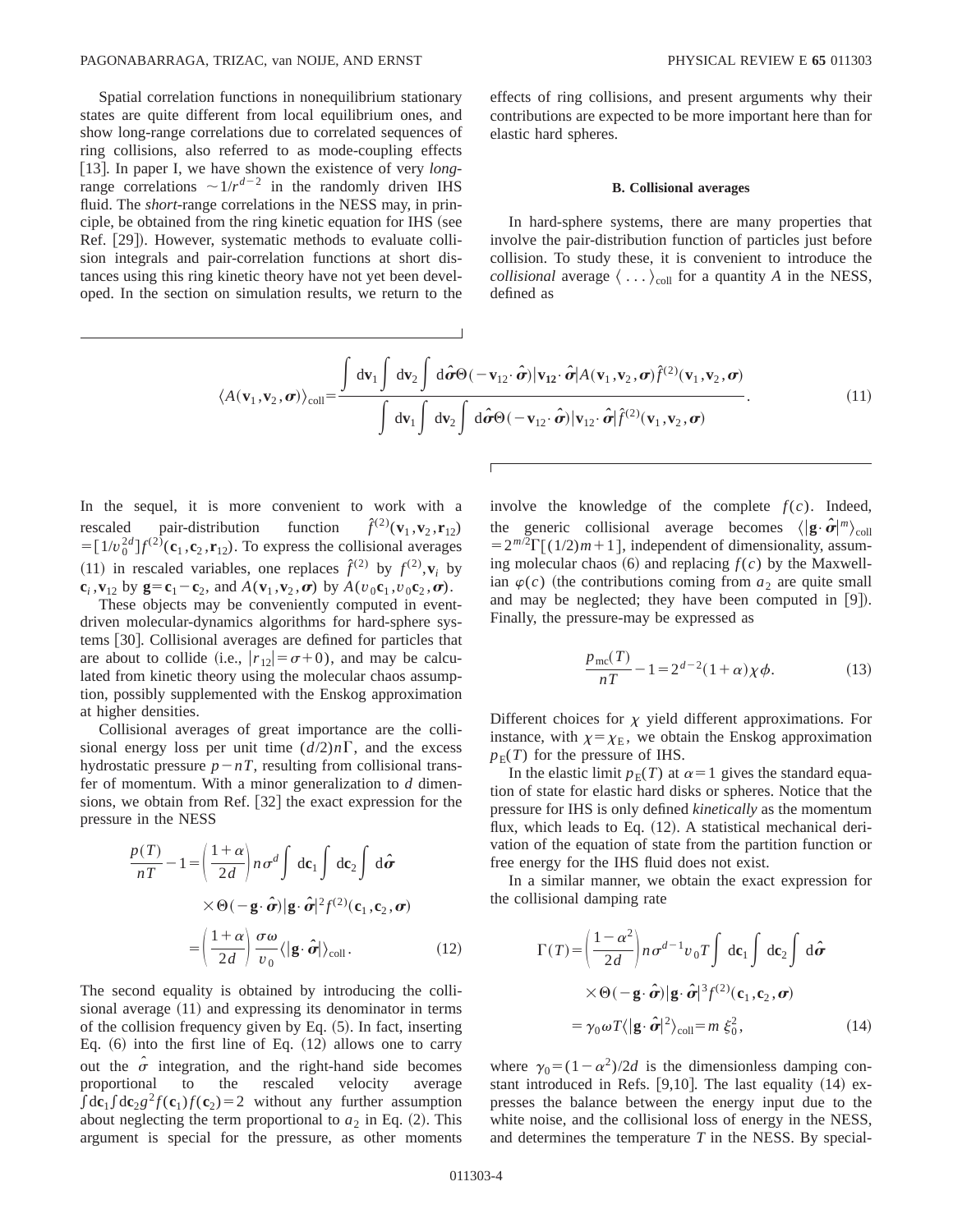

FIG. 1. Kinetic temperature  $T/T_E$  and collision frequency  $\omega/\omega_E$  where  $T_E$  and  $\omega_E$  are defined in Eqs. (17) and (19), for a packing fractions  $\phi$ =0.05 and  $\phi$ =0.2.

izing this equation to the Enskog mean-field approximation,  $f^{(2)} = \chi_E ff$ , where  $\langle |\mathbf{g} \cdot \hat{\boldsymbol{\sigma}}|^2 \rangle_{\text{coll}} = 2$ , we obtain the approximate result

$$
\Gamma_{\rm E}(T) = 2 \gamma_0 \omega_{\rm E}(T) T \tag{15}
$$

and similar relations for different choices of  $\chi$ . It is convenient to define a *reference* temperature  $T<sub>E</sub>$  through the relation

$$
\Gamma_{\rm E}(T_{\rm E}) = m\xi_0^2,\tag{16}
$$

or more explicitly

$$
T_{\rm E} = m \left( \frac{\xi_0^2 \sqrt{\pi}}{2 \gamma_0 \Omega_d \chi_{\rm E} n \sigma^{d-1}} \right)^{2/3}.
$$
 (17)

Moreover, the definition of  $T<sub>E</sub>$  combined with the NESS condition  $\Gamma(T) = m \xi_0^2$  implies the relation  $\Gamma(T) = \Gamma_{\rm E}(T_{\rm E})$ , and consequently,

$$
\frac{\Gamma(T)}{\Gamma_{\rm E}(T)} = \frac{\Gamma_{\rm E}(T_{\rm E})}{\Gamma_{\rm E}(T)} = \left(\frac{T_{\rm E}}{T}\right)^{3/2}.
$$
\n(18)

In the sequel, we will also use a reference frequency  $\omega_F$ without any argument to denote

$$
\omega_{\rm E} \equiv \omega_{\rm E}(T_{\rm E}) = \chi_{\rm E} \Omega_d n \sigma^{d-1} \sqrt{T_{\rm E}/\pi m}.
$$
 (19)

Although we will discuss the simulation results in detail in the next section, it is of interest already at this point to note that for these systems, as shown in Fig. 1, the ratio of the kinetic temperature and the reference temperature,  $T/T_{\rm E}$ , is only somewhat larger than one for all  $\alpha$ , that it approaches one in the elastic limit  $(\alpha \rightarrow 1)$ , and that it monotonically increases with decreasing  $\alpha$  (see Fig. 1). The same figure shows that the ratio,  $\omega/\omega_E$  also approaches one for  $\alpha \rightarrow 1$ , with a steep increase to a value 5.6 as  $\alpha \rightarrow 0$ . Further discussion of these points is postponed untill Sec. III. If the Enskog factorization  $\hat{f}^{(2)} = \chi_E \hat{f} \hat{f}$  would be exact, then  $T = T_E$  and  $\omega$  $=\omega_{\rm E}$ .

A third quantity of interest, the precollisional  $\chi^{(-)}$  factor, defined in Eq.  $(8)$ , may also be expressed as a collisional average using Eq.  $(11)$ ,

$$
\chi^{(-)} = (2\omega/\Omega_d n \sigma^{d-1} v_0) \langle |\mathbf{g} \cdot \hat{\boldsymbol{\sigma}}|^{-1} \rangle_{\text{coll}}. \tag{20}
$$

Before closing this section, a *caveat* about internal consistency is appropriate. To obtain consistent theoretical predictions for the pressure  $p$  or dissipation rate  $\Gamma$ , it is paramount that both factors  $\omega$  and  $\langle |\mathbf{g} \cdot \boldsymbol{\sigma}|^m \rangle_{\text{coll}}$  be calculated using identical approximations for  $f^{(2)}$ . For instance, the mean-field or molecular chaos approximation for the dissipation rate,  $\Gamma_E(T) = 2\gamma_0 \omega T$ , —an expression commonly used in granular hydrodynamic equations—should necessarily be combined with  $\omega_{\rm F}(T)$  in Eq. (9). Any improved theoretical calculation for  $\omega$  without a concomitant correction to the mean-field result for  $\langle |\mathbf{g} \cdot \boldsymbol{\sigma}|^m \rangle_{\text{coll}}$  is *inconsistent*.

# **C. Velocity distributions**

We study a variety of collisional averages and corresponding probability distributions. By choosing  $A(\mathbf{c}_1, \mathbf{c}_2, \boldsymbol{\sigma})$  $= \delta(|\mathbf{g}| - g)$  we obtain the probability  $P_r(g)$  that two colliding particles have a relative speed  $|{\bf c}_{12}| = g$ . From here on, we only quote results for two dimensions. *Analytic* calculations are based on the molecular chaos assumption  $(6)$  in combination with Eq.  $(2)$ . Inspection of Eq.  $(11)$  shows that under this assumption, the collisional averages are independent of the  $\chi$  factor. Straightforward algebra gives for the constrained *g* distribution,

$$
P_r(g) = \langle \delta(|\mathbf{c}_{12}| - g) \rangle_{\text{coll}}
$$
  
=  $\sqrt{\frac{2}{\pi}} g^2 e^{-1/2} s^2 \left\{ 1 + \frac{1}{16} a_2 (g^4 - 8g^2 + 9) \right\}.$  (21)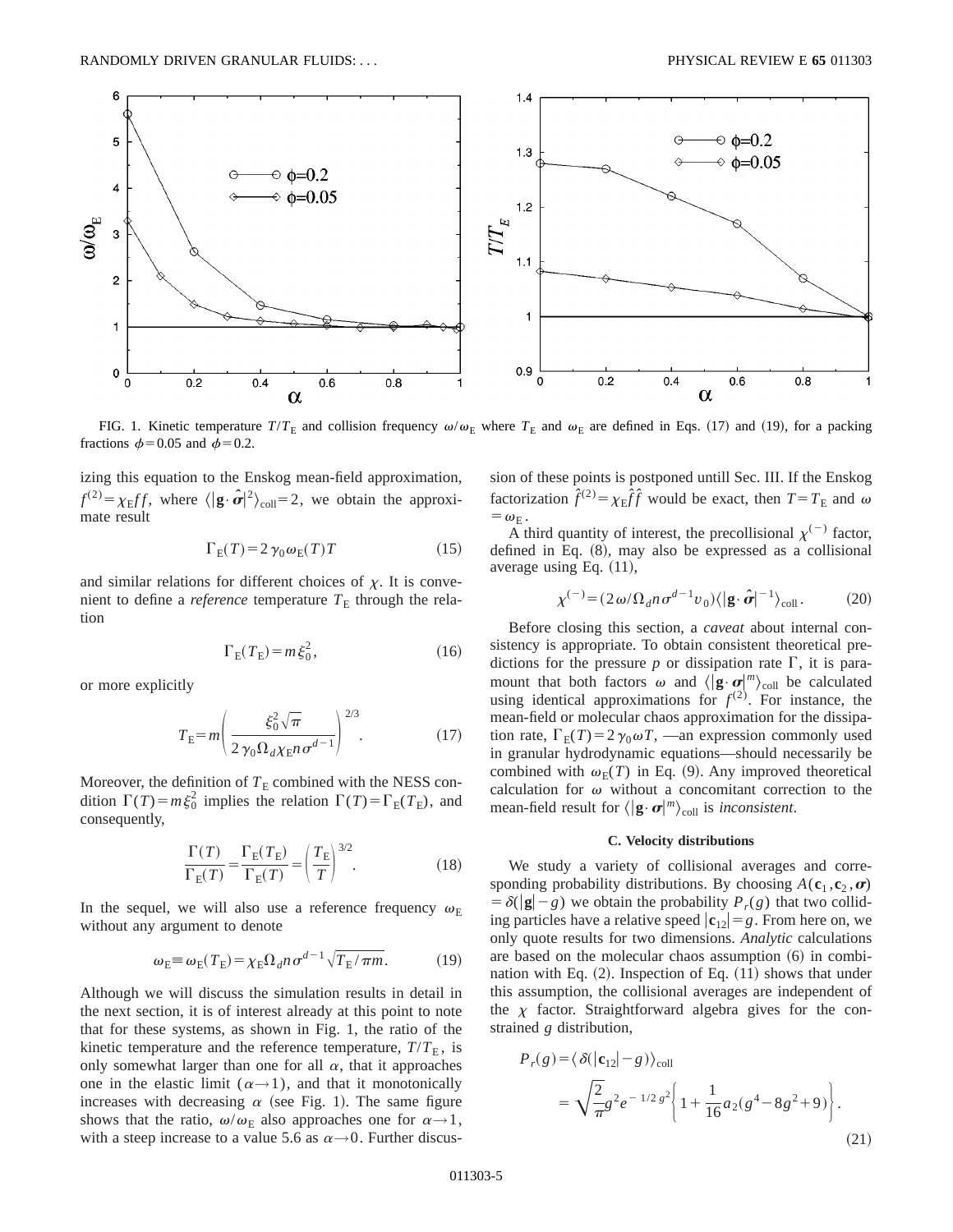Similarly, we obtain the probability distribution for the center of mass velocity  $G \equiv 1/2(c_1+c_2)$ ,

$$
P_{\text{CM}}(G) = \langle \delta (|\mathbf{C}| - G) \rangle_{\text{coll}} = 4 \, Ge^{-2G^2} \{ 1 + a_2 (G^4 - G^2) \}.
$$
\n(22)

It equals the unconstrained equilibrium distribution function apart from a small term of  $\mathcal{O}(a_2)$ . Furthermore, the probability that the precollision speed  $|c_i|$  of one of the colliding particles  $(i=1,2)$  has a value *v* is

$$
P(v) = \langle \delta(|\mathbf{c}_1| - v) \rangle_{\text{coll}}
$$
  
=  $\sqrt{2}v e^{-3v^2/2} \Biggl\{ (1 + v^2) I_0 \Biggl( \frac{1}{2} v^2 \Biggr) + v^2 I_1 \Biggl( \frac{1}{2} v^2 \Biggr) \Biggr\},$  (23)

whereas the unconstrained distribution is  $\sim v \exp(-v^2)$ . In evaluating this collisional average, we neglect the  $a_2$  contribution, and carry out the constrained  $\hat{\sigma}$  integration. To calculate the remaining integral  $\int d\mathbf{c}_2 c_{12}\varphi(c_2)$ , we change integration variables to **g** expressed in polar coordinates  $\{g, \phi\}$ , and use the relation  $\int_0^{\pi} d\phi \exp(-2c_1 g \cos \phi) = \pi I_0(2c_1 g)$ . The subsequent *g* integration follows from  $(6.618.4)$  in Ref.  $|33|$ . Using the asymptotic expressions  $I_0(x) \sim I_1(x)$  $\sim \exp(x)/\sqrt{2\pi x}$  for the modified Bessel functions of the zeroth and first order, we obtain the high-energy behavior  $P(v) \sim 2\sqrt{2/\pi}v^2 \exp(-v^2).$ 

In a similar manner, we obtain the following velocity moments and correlations, using the molecular chaos assumption:

$$
\langle g^2 \rangle_{\text{coll}} = 3 \left\{ 1 + \frac{1}{4} a_2 \right\}, \quad \langle G^2 \rangle_{\text{coll}} = \frac{1}{2} \left\{ 1 + \frac{1}{2} a_2 \right\},
$$

$$
\langle g^{*2} \rangle_{\text{coll}} = \langle g^{2} \rangle_{\text{coll}} - (1 - \alpha^{2}) \left\{ 1 + \frac{1}{4} a_{2} \right\},
$$
  

$$
\langle c_{1}^{2} \rangle_{\text{coll}} = \langle G^{2} \rangle_{\text{coll}} + \frac{1}{4} \langle g^{2} \rangle_{\text{coll}} = \frac{5}{4} \left\{ 1 + \frac{7}{20} a_{2} \right\},
$$
  

$$
\langle \mathbf{c}_{1} \cdot \mathbf{c}_{2} \rangle_{\text{coll}} = \langle G^{2} \rangle_{\text{coll}} - \frac{1}{4} \langle g^{2} \rangle_{\text{coll}} = -\frac{1}{4} \left\{ 1 - \frac{1}{4} a_{2} \right\},
$$
  

$$
\langle \mathbf{c}_{1}^{*} \cdot \mathbf{c}_{2}^{*} \rangle_{\text{coll}} = \langle \mathbf{c}_{1} \cdot \mathbf{c}_{2} \rangle_{\text{coll}} + \frac{1}{2} (1 - \alpha^{2}) \left\{ 1 + \frac{1}{4} a_{2} \right\}. \quad (24)
$$

Here,  $\mathbf{c}_i^*$  are the postcollision velocities, as defined in paper I. The sum of the third and fourth equality depends only on the center-of-mass velocity, i.e.,  $\langle G^2 \rangle_{\text{coll}}$ . In the elastic limit  $\alpha \rightarrow 1$ , the average energy of a particle that is about to collide  $\langle c^2 \rangle_{\text{coll}} = (5/4)\langle c^2 \rangle$ , is above the mean energy per particle  $\langle c^2 \rangle$ , which equals unity.

In the molecular chaos approximation, an average such as  $\langle (\mathbf{c}_1 \cdot \mathbf{c}_2)^m g^n \rangle_{\text{coll}}$  with  $\{m,n\}$  integers, is in general nonvanishing, except in the special case  $n=-1$ . Then,  $\langle (\mathbf{c}_1 \cdot \mathbf{c}_2)^m/g \rangle_{\text{coll}}$  reduces to an unconstrained average, proportional  $\langle (\mathbf{c}_1 \cdot \mathbf{c}_2)^m \rangle$ , which vanishes for odd values of *m*. Additional information about the relative orientation of the incoming velocities may be obtained from the distribution of the angle  $\psi_{12}$ , defined by  $\mathbf{c}_1 \cdot \mathbf{c}_2 = c_1 c_2 \cos \psi_{12}$ . A numerical  $calculation$   $(again$  neglecting  $a_2$  corrections) gives  $\langle \cos \psi_{12} \rangle_{\text{coll}} \simeq -0.233$ , which is close to the value  $-0.2$ , estimated from  $\langle \mathbf{c}_1 \cdot \mathbf{c}_2 \rangle_{\text{coll}} \simeq \langle c_1^2 \rangle_{\text{coll}} \langle \cos \psi_{12} \rangle_{\text{coll}}$  using the above results.

A very sensitive probe for studying the violation of molecular chaos is the probability distribution *P*(*b*) of impact parameters  $b = |\hat{\mathbf{g}} \times \hat{\boldsymbol{\sigma}}| = \sin \theta$ , where  $\theta = \cos^{-1}(\hat{\mathbf{g}} \cdot \hat{\boldsymbol{\sigma}})$  is the angle of incidence. It is defined as the collisional average

$$
P(b) = \langle \delta(b - |\hat{\mathbf{g}} \times \hat{\boldsymbol{\sigma}}|) \rangle_{\text{coll}} = \frac{\int d\hat{\boldsymbol{\sigma}} \int d\mathbf{c}_1 \int d\mathbf{c}_2 \delta(b - |\hat{\mathbf{g}} \times \hat{\boldsymbol{\sigma}}|) |\mathbf{g} \cdot \hat{\boldsymbol{\sigma}}| \Theta(-\hat{\mathbf{g}} \cdot \hat{\boldsymbol{\sigma}}) f^{(2)}(\mathbf{c}_1, \mathbf{c}_2, \boldsymbol{\sigma})}{\int d\hat{\boldsymbol{\sigma}} \int d\mathbf{c}_1 \int d\mathbf{c}_2 |\mathbf{g} \cdot \hat{\boldsymbol{\sigma}}| \Theta(-\hat{\mathbf{g}} \cdot \hat{\boldsymbol{\sigma}}) f^{(2)}(\mathbf{c}_1, \mathbf{c}_2, \boldsymbol{\sigma})},
$$
(25)

and *P*(*b*) can be easily computed in a molecular-dynamics experiment. As long as molecular chaos holds, the distribution of *b* is independent of the functional form of *f* and we obtain straightforwardly

$$
P(b) = \begin{cases} (d-1)b^{d-2} & \text{if } 0 < b < 1\\ 0 & \text{otherwise,} \end{cases}
$$
 (26)

which reduces in two dimensions to the uniform distribution,

$$
P(b) = \begin{cases} 1 & \text{if } 0 < b < 1 \\ 0 & \text{otherwise.} \end{cases} \tag{27}
$$

In order to analyze molecular chaos breakdown in more detail, we have introduced a collection of moments  $M_{nm}$  and their dimensionless counterparts  $B_{nm}$  for  $n,m=\{0,1,2 \ldots\}$ , (see definition below), to analyze in detail the possible breakdown of the molecular chaos factorization (6). These moments  $M_{nm}(T)$  of the pair distribution at contact are defined as,

$$
M_{nm}(T) = \frac{2}{\Omega_d} \int d\mathbf{v}_1 d\mathbf{v}_2 \int d\hat{\boldsymbol{\sigma}} \Theta
$$
  
 
$$
\times (-\mathbf{v}_{12} \cdot \hat{\boldsymbol{\sigma}}) \hat{f}^{(2)}(\mathbf{v}_1, \mathbf{v}_2, \boldsymbol{\sigma} | T) v_{12}^n |\cos \theta|^m,
$$
(28)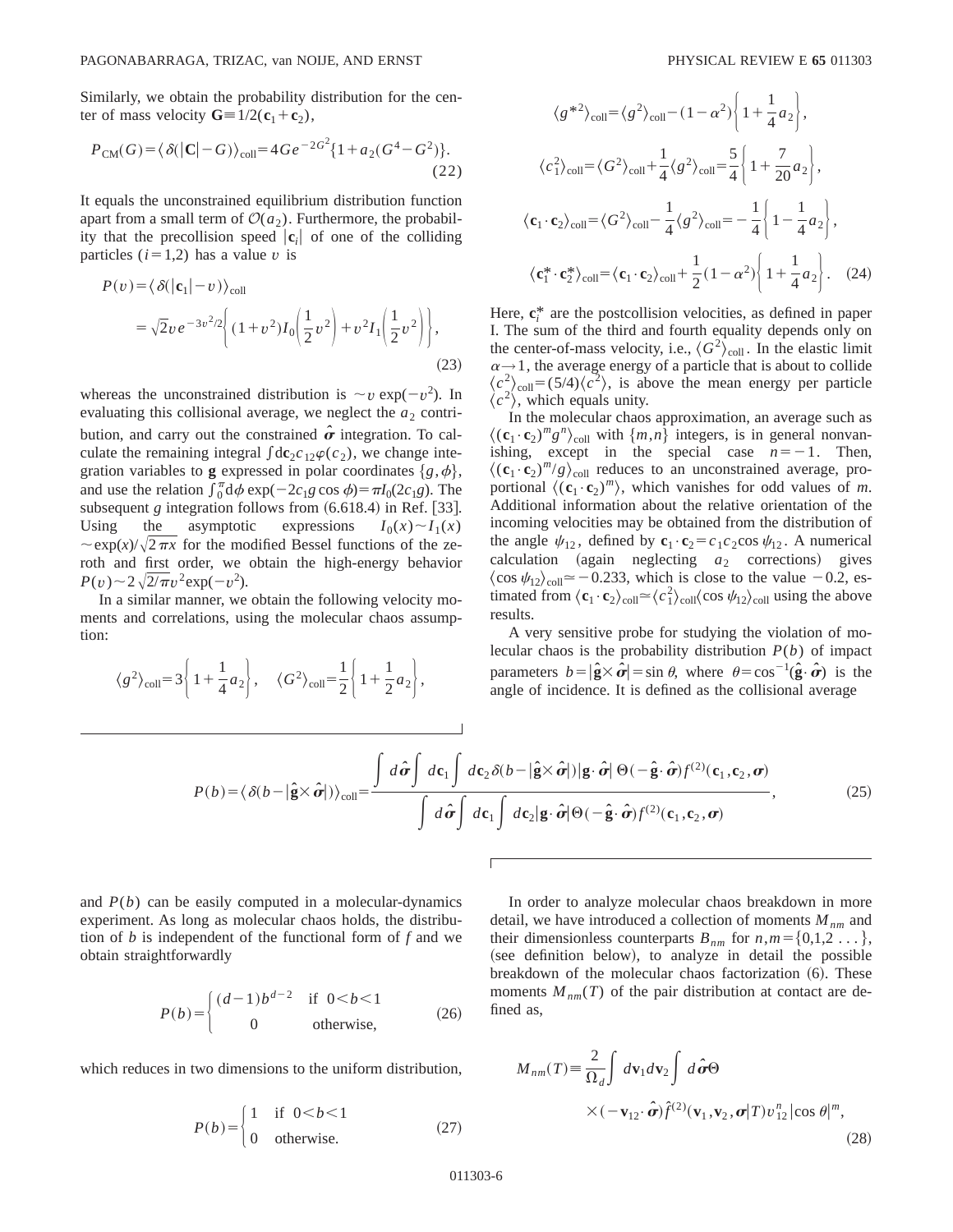which are averages over the precollision hemisphere, where  $\theta = \cos^{-1}(\hat{\mathbf{g}} \cdot \hat{\boldsymbol{\sigma}})$ . Let  $M_{nm}^{\text{E}}(T_{\text{E}})$  denote the same quantity evaluated in Enskog's formulation of the *molecular chaos* approximation, *and* evaluated at the reference temperature  $T_{\rm E}$ , i.e., evaluated with  $\hat{f}^{(2)}(\mathbf{v}_1, \mathbf{v}_2, \mathbf{\sigma}|T)$  replaced by  $\chi_{\rm E} \hat{f}(\mathbf{v}_1 | T_{\rm E}) \hat{f}(\mathbf{v}_2 | T_{\rm E})$ , then the reduced moments are defined as

$$
B_{nm}(T) = M_{nm}(T)/M_{nm}^{E}(T_{E}),
$$
\n(29)

where  $M_{nm}^{\text{E}}(T_{\text{E}})$  is evaluated in Eq. (A2). It is proportional to  $v_{\rm E}^n$ , where  $v_{\rm E} = \sqrt{2T_{\rm E}/m}$ . We prefer to normalize the reduced moments by  $M_{nm}^{\text{E}}(T_{\text{E}})$ , because its analytic form is given explicitly. One could also normalize by  $M_{nm}^E(T)$  $=(T_{\rm E}/T)^{n/2}M_{nm}^{\rm E}(T_{\rm E})$ . The disadvantage of  $M_{nm}^{\rm E}(T)$  is that the computation requires the simulated values of the kinetic temperature *T*. The collisional averages  $\langle v_{12}^n | \cos \theta |^m \rangle_{\text{coll}}$  expressed in terms of these new moments give

$$
\langle v_{12}^n | \cos \theta |^m \rangle_{\text{coll}} = \frac{M_{n+1,m+1}(T)}{M_{11}(T)}.
$$
 (30)

We first observe that the average collision frequency  $\omega$ , defined in Eq. (5), is proportional to  $M_{11}(T)$ , so that

$$
B_{11}(T) = \frac{M_{11}(T)}{M_{11}^{E}(T_{E})} = \frac{\omega}{\omega_{E}}
$$
(31)

with  $\omega_{\rm E}$  defined in Eq. (19). This implies that the reduced moments  $B_{nm}(T)$  may all be expressed in collisional averages, i.e.,

$$
B_{nm}(T) = \frac{\omega}{\omega_{\rm E}} \frac{\langle v_{12}^{n-1} | \cos \theta |^{m-1} \rangle_{\text{coll}}}{\langle v_{12}^{n-1} | \cos \theta |^{m-1} \rangle_{\text{coll}}^{\text{E}}}.
$$
(32)

The average  $\langle \cdots \rangle_{\text{coll}}^E$  is defined through Eq. (30) with  $M_{nm}(T)$  replaced by  $M_{nm}^E(T_E)$ , and calculated in Eq. (A2). It represents the collisional average, evaluated with the Enskog factorization  $f^{(2)} = \chi_E f f$  *also* taken at the reference temperature  $T_{\rm E}$ . Note that the equality (32) consists of two factors,  $\omega$  and  $\langle \cdots \rangle_{\text{coll}}$ , which are measured separately in event driven MD simulations.

We also observe that the equality  $\Gamma(T) = \Gamma_E(T_E)$ , explained above Eq.  $(18)$ , implies that

$$
B_{33}(T) = \frac{M_{33}(T)}{M_{33}^{E}(T_{\rm E})} = \frac{\Gamma(T)}{\Gamma^{E}(T_{\rm E})} = 1.
$$
 (33)

Furthermore, we have for the excess pressure  $p^{ex}(T)$  $\equiv p(T)-nT$ 

$$
B_{22}(T) = \frac{p^{\text{ex}}(T)/nT}{p^{\text{ex}}_{\text{E}}(T_{\text{E}})/nT_{\text{E}}} = \frac{\omega}{\omega_{\text{E}}} \times \frac{\langle |v_{12}\cos\theta|\rangle_{\text{coll}}}{\langle |v_{12}\cos\theta|\rangle_{\text{coll}}^{\text{E}}} \tag{34}
$$

and for the dynamic pair correlation at contact  $\chi^{(-)}$ ,

$$
B_{00}(T) = \frac{\chi^{(-)}}{\chi_{\rm E}} = \frac{\langle |v_{12}\cos\theta|^{-1}\rangle_{\rm coll}}{\langle |v_{12}\cos\theta|^{-1}\rangle_{\rm coll}^{\rm E}}.\tag{35}
$$

In the Appendix, we present a more complete set of relations for the  $B_{nm}$ .

In the next section MD simulations will show that the predicted deviation from a Maxwellian [see Eq.  $(2)$ ] in the (unconstrained) velocity distribution of a single particle may be observed for small inelasticities. However, *larger* deviations are found between the observed constrained probability distributions and averages, and the corresponding kinetic theory predictions given by Eq.  $(24)$ , based on molecular chaos. Consequently, the small corrections resulting from  $a_2$ in Eq.  $(2)$  may be neglected in most cases.

# **D. Radial distributions**

The static or unconstrained radial distribution function in the spatially homogeneous IHS fluid is defined as

$$
g(r) = \int \frac{\mathrm{d}\hat{\boldsymbol{\sigma}}}{\Omega_d} \int \mathrm{d}\mathbf{c}_1 \mathrm{d}\mathbf{c}_2 f^{(2)}(\mathbf{c}_1, \mathbf{c}_2, r\hat{\boldsymbol{\sigma}}). \tag{36}
$$

It may be averaged over all directions of **r** because of statistical isotropy. The unconstrained radial distribution function at contact is defined as the extrapolation,  $Y = g(r \rightarrow \sigma + 0)$ . By splitting the  $\hat{\sigma}$  integration into a precollision ( $\hat{\mathbf{g}} \cdot \hat{\mathbf{\sigma}} \le 0$ ) and postcollision hemisphere ( $\hat{\mathbf{g}} \cdot \hat{\mathbf{\sigma}} > 0$ ), we obtain *Y* as sum of two terms,

$$
Y = \frac{1}{2} (Y^{(-)} + Y^{(+)}).
$$
 (37)

The definitions of  $Y^{(-)}$ ,  $Y^{(+)}$  follow from Eq. (36) by adding, respectively, factors  $\Theta(-\hat{\mathbf{g}}\cdot\hat{\boldsymbol{\sigma}})$  and  $\Theta(\hat{\mathbf{g}}\cdot\hat{\boldsymbol{\sigma}})$  under the integral sign in Eq. (36). The dummy integration variables in  $Y^{(+)}$  represent the postcollision velocities,  $(c_1^*, c_2^*)$ , corresponding to the precollision ones,  $(c_1, c_2)$ .

On the other hand, we have the dynamic precollision correlation  $\chi^{(-)}$ , defined in Eq. (8), and a similar postcollision one,  $\chi^{(+)}$ , defined by replacing  $\Theta(-\hat{\mathbf{g}}\cdot\hat{\boldsymbol{\sigma}})$  in Eq. (8) by  $\Theta(\hat{\mathbf{g}}\cdot\hat{\boldsymbol{\sigma}})$ . They are related by continuity of flux. Because the incident flux of  $(c_1c_2)$  pairs just before collision is equal to the scattered flux of  $(c_1^*c_2^*)$  pairs just after collision, we have inside dynamic averages the equality

$$
\Theta(-g_n)|g_n|f^{(2)}(\mathbf{c}_1\mathbf{c}_2,\boldsymbol{\sigma})d\mathbf{c}_1d\mathbf{c}_2d\hat{\boldsymbol{\sigma}}
$$
  
= 
$$
\Theta(g_n^*)|g_n^*|f^{(2)}(\mathbf{c}_1^*\mathbf{c}_2^*,\boldsymbol{\sigma})d\mathbf{c}_1^*d\mathbf{c}_2^*d\hat{\boldsymbol{\sigma}},
$$
 (38)

where  $g_n = \mathbf{g} \cdot \hat{\boldsymbol{\sigma}} = g \cos \theta$ . The reflection law  $g_n^* = \alpha |g_n|$ , for inelastic collisions in combination with the continuity of the flux and Eq.  $(8)$  yields at once,

$$
\chi^{(+)} = (1/\alpha)\chi^{(-)}.\tag{39}
$$

In principle, Eqs.  $(37)$  and  $(20)$  provide two alternative routes to compute the precollisional pair correlation at con-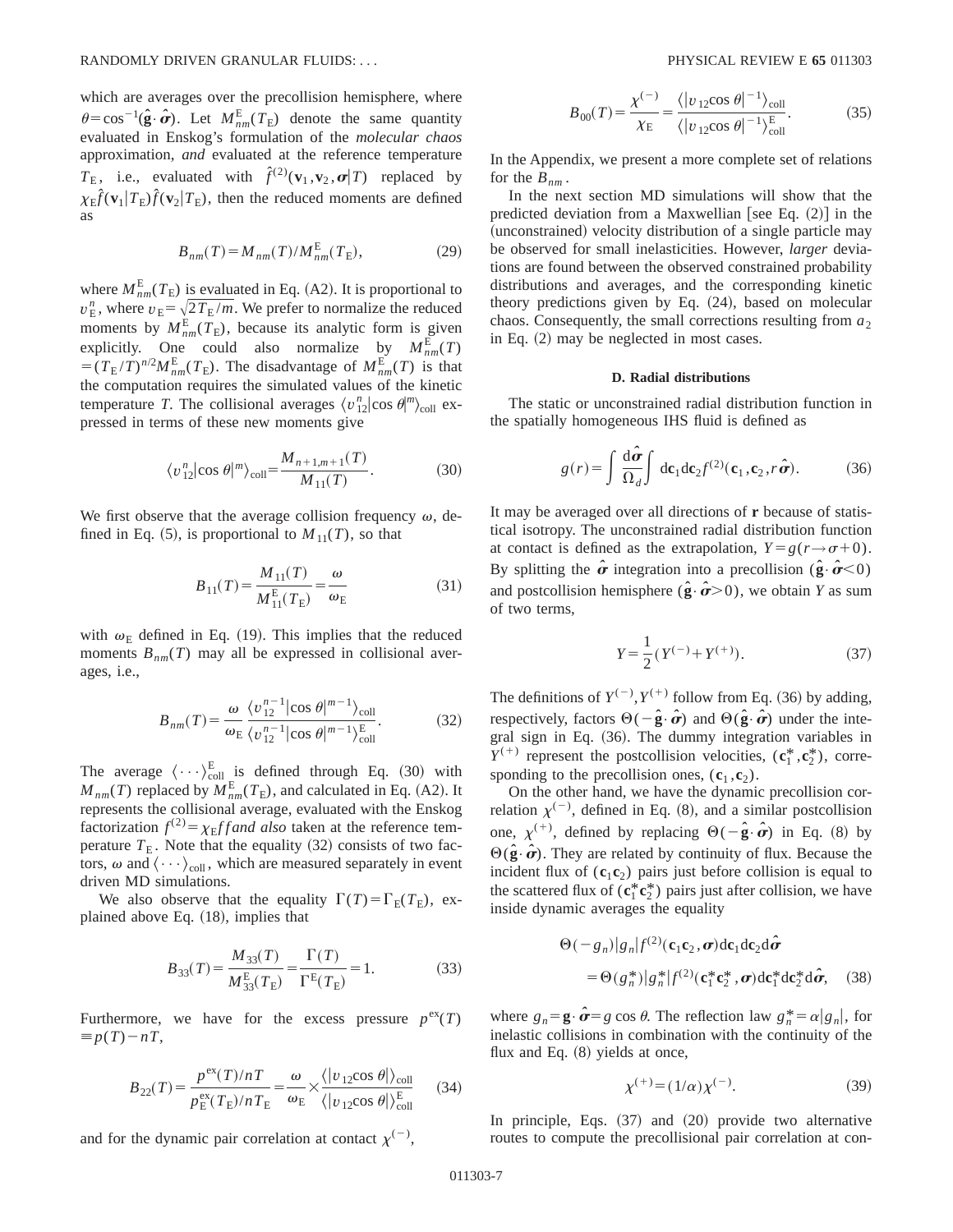tact: the first one, denoted by  $Y^{(-)}$ , may be implemented numerically as a static or unconstrained average, namely, by extrapolation to contact of the pair-correlation function for pairs aiming to collide. The second one, denoted by  $\chi^{(-)}$ , may be computed as a dynamic collisional average, calculated from  $f^{(2)}(c_1, c_2, \sigma)$  at contact. It is important to stress that the dynamic  $\chi^{(-)}$  is calculated as a time average over the *subset of colliding pairs at contact*, and the static  $Y^{(-)}$  as a time average over *all pairs*, satisfying the relation,  $\mathbf{g} \cdot \hat{\boldsymbol{\sigma}}$  $< 0$  and extrapolated to  $r \rightarrow \sigma + 0$ , i.e., calculated from  $f^{(2)}(c_1, c_2, r)$ , where the limit is taken after all integrations have been performed. This may lead to different results, because the integrand contains the the function  $f^{(2)}$  that turns out to be singular near  $r = \sigma$  and  $\mathbf{v}_{12}$  small (see discussion in Sec. III C).

Physically, it is also clear why the averages in the NESS need not be the same. For instance, the relation  $(38)$  may not hold for the limiting  $(r \rightarrow \sigma)$  values,  $Y^{(-)}$  and  $Y^{(+)}$ , because non-mean-field effects (in particular, the "rotation-induced" recollisions discussed at the start of Sec. III, or noise-induced recollisions, see below) may result in differences between the two methods to evaluate  $\chi^{(-)}$  and  $Y^{(-)}$ . The reason is that the validity of Eq.  $(38)$ , expressing flux continuity for the limiting values  $(r \rightarrow \sigma + 0)$ , is questionable in the presence of the external random force. When the kicking frequency is much larger than the collision frequency (situation considered here), a pair of particles may indeed be put in contact under the action of the random force only. We will investigate possible numerical differences between  $\chi^{(-)}$  and  $Y^{(-)}$  in the next section on MD simulations.

In paper I, we have studied the long-range spatial correlation functions  $G_{ab}(r)$  of the density field  $n(\mathbf{r},t)$  and the flow field  $\mathbf{u}(\mathbf{r},t)$  in the NESS. These functions are closely related to Eq.  $(36)$ , i.e.,

$$
G_{nn}(r) = \frac{1}{n^2} \left\langle \sum_{i} \delta(\mathbf{r}_{i} - \mathbf{r}) \left[ \sum_{j} \delta(\mathbf{r}_{j}) - n \right] \right\rangle
$$

$$
= \frac{1}{n} \delta(\mathbf{r}) + (g(r) - 1)
$$
(40)

and, in the notation of paper I,

$$
G_{\mathbf{u}\mathbf{u}}(r) = \frac{1}{n^2} \left\langle \sum_{i,j} \mathbf{v}_i \cdot \mathbf{v}_j \delta(\mathbf{r}_i - \mathbf{r}) \delta(\mathbf{r}_j) \right\rangle
$$
  
=  $G_{\parallel}(r) + (d - 1)G_{\perp}(r)$   
=  $\frac{d}{2} \frac{v_0^2}{n} \delta(\mathbf{r}) + v_0^2 g(r) \langle \mathbf{c}_1 \cdot \mathbf{c}_2 \rangle(r),$  (41)

where  $\langle \cdots \rangle$  is an average over the *N*-particle nonequilibrium steady state and the static velocity correlation,  $\langle \mathbf{c}_1 \cdot \mathbf{c}_2 \rangle(r)$ , is defined as

$$
\langle \mathbf{c}_1 \cdot \mathbf{c}_2 \rangle(r) = \int \frac{\mathrm{d}\hat{\boldsymbol{\sigma}}}{\Omega_d} \int \mathrm{d}\mathbf{c}_1 \mathrm{d}\mathbf{c}_2 f^{(2)}(\mathbf{c}_1, \mathbf{c}_2, r\hat{\boldsymbol{\sigma}})(\mathbf{c}_1 \cdot \mathbf{c}_2) / g(r). \tag{42}
$$

The correlation functions  $G_{ab}(r)$  above are very long ranged, decaying similar to  $r^{2-d}$  for large distances. In the first part of this section, we have introduced the static correlations, *Y*,  $Y^{(\pm)}$ , and the dynamic ones,  $\chi^{(\pm)}$ . In Eq. (A8) and (A9) we have done the same for the dynamic counter parts  $\langle \mathbf{c}_1 \cdot \mathbf{c}_2 \rangle_{\text{dyn}}$  and  $\langle \mathbf{c}_1 \cdot \mathbf{c}_2 \rangle_{\text{dyn}}^{(-)}$  of the static correlation  $\langle \mathbf{c}_1 \cdot \mathbf{c}_2 \rangle$ (*r*  $\rightarrow \sigma$ ), introduced in Eq. (41).

In the next section, the short-range behavior of these functions will be studied by MD simulations.

#### **III. SIMULATION RESULTS FOR THE NESS**

To investigate the short-scale structure characterizing the NESS and the validity of molecular chaos, we will present in this section MD simulation results, and compare these with our theoretical predictions whenever possible. The details of the simulations of the randomly driven inelastic hard disk system have been reported elsewhere  $[10]$ . We will work in the limit in which the kicking frequency of the external random force is much larger than the collision frequency. This is the limit in which the Fokker-Planck term in Eq. (1) models the random energy input through the random kicks. The external random force will, in principle, have a quantitative influence on the short range structure of the fluid. There is only one important difference with respect to the simulations carried out in  $[10]$ . There, the random rotation proposed in [36] was implemented to avoid inelastic collapse at high inelasticities ( $\alpha$ <0.5). This procedure amounts to rotating the relative velocity **g** by a small random angle after each collision. Consider the completely inelastic situation  $\alpha = 0$  for the sake of the argument. After each collision, the vector **g** lies exactly at the border of the precollisional hemisphere ( $\mathbf{g} \cdot \hat{\boldsymbol{\sigma}}$ <sup></sup>  $(50)$ , so that if the aforementioned random angle has equiprobable positive and negative values, the rotation procedure will lead to a recollision with probability  $1/2$ . This leads to a spurious increase of the number of collisions by a factor  $\sum_{n=0}^{\infty} 1/2^n = 2$  (the recollision may itself induce a recollision with probability  $1/2$  etc. so that the frequency of collision effectively doubles). When  $\alpha$  is small but nonvanishing, this effect is still present but weaker. This is clearly an artificial violation of molecular chaos that has been discarded in the present paper: for  $\alpha$ <0.5, we have also implemented the rotation procedure, but if a small rotation leads to a recollision, a new angle is drawn until the pair separates. In this way, we reduce an important source of correlations (the effect is dramatic on all the low-order moments  $B_{nm}$ , not only on the collision frequency; in particular, the moments with  $n \leq 1$  that correspond to collisional averages of negative powers of *g*, are strongly biased toward bigger values if the "rotation-induced recollisions" are present). After applying this rule, we are then left only with correlations induced by the hard sphere dynamics plus the ones induced by the noise itself (see below).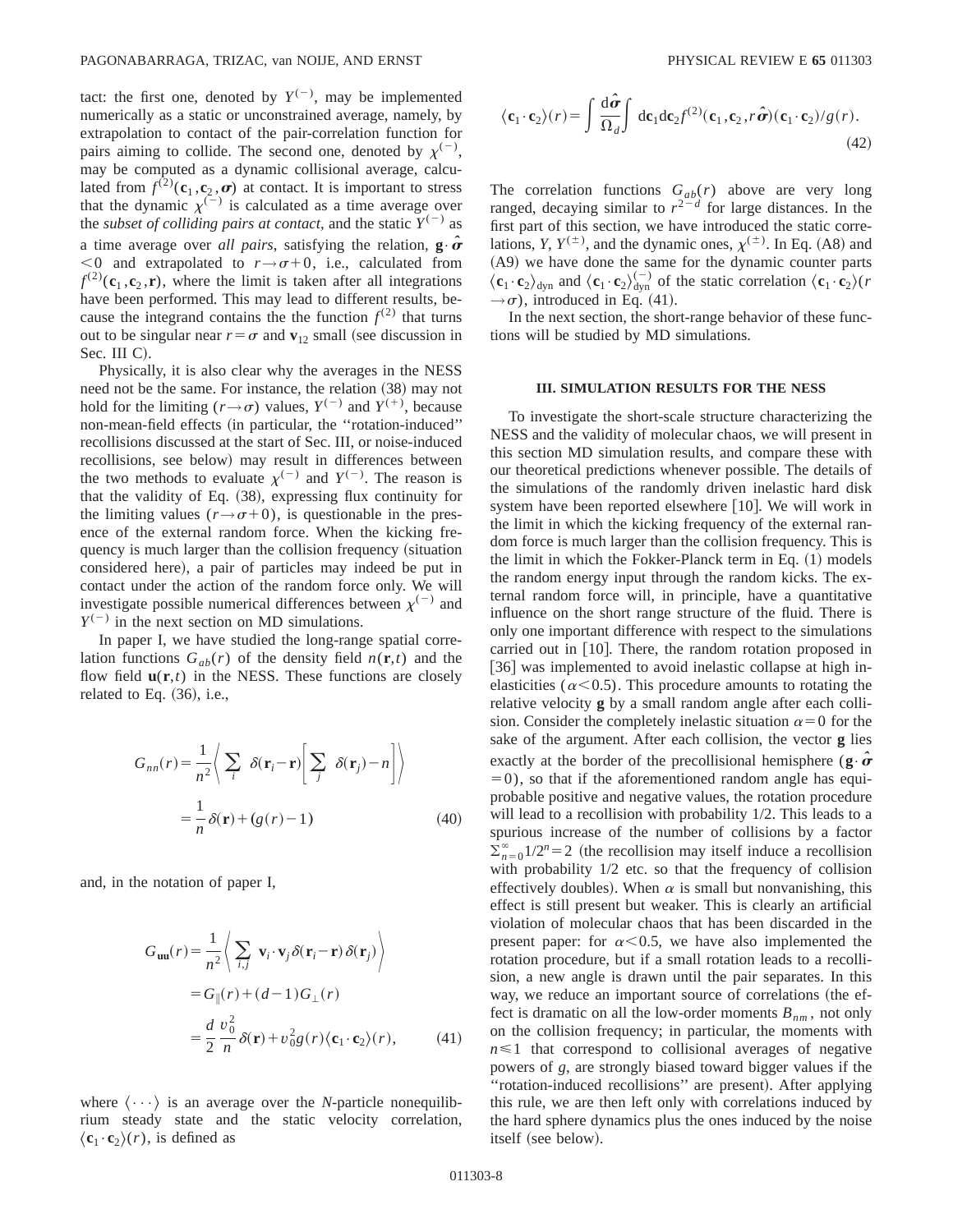

FIG. 2. Fourth cumulant as a function of the coefficient of restitution. Comparison is made between the two-dimensional version of Eq.  $(4)$  and MD results (circles) obtained for a system of  $10\,201$ inelastic disks, measured at several densities (see Sec. III A).

# **A. Cumulants**

First, we focus on the single-particle velocity distribution function *f* averaged over all particles, which deviates from a Maxwellian distribution due to the inelasticity of the collisions. In the previous section, we presented predictions for these deviations, assuming molecular chaos. The resulting expression given by Eq.  $(4)$  for the fourth cumulant  $a<sub>2</sub>$  of the distribution as well as the prediction for its overpopulated tail are in perfect agreement with three-dimensional  $(3D)$  direct simulation monte carlo (DSMC) results over the whole region of inelasticities [34]. As DSMC itself invokes molecular chaos, this observation merely justifies the approximations made in the analytic calculation. Information about the validity of molecular chaos may only be obtained from a comparison with molecular- dynamics simulations, and Fig. 2 shows this comparison for the fourth cumulant  $a_2$  as a function of the coefficient of restitution  $\alpha$  in 2D. The simulation results are in agreement with Eq.  $(4)$  for small inelasticity, but start to deviate significantly from the theoretical prediction at  $\alpha$ =0.6. These deviations, together with the perfect agreement between the theoretical prediction and DSMC results, provide direct evidence for the breakdown of molecular chaos for  $\alpha \leq 0.6$ . The theoretical result (4) is independent of the density. As  $a_2$  represents only a small correction in Eq.  $(2)$ , one needs a large number of collisions and a large number of particles to reach sufficient statistical accuracy. So, high densities, for which one may use linked lists [30], are well suited. The data in Fig. 2 are typically obtained at high- packing fractions ( $\phi$ =0.63 at  $\alpha$ =0.92 and 0.7, and  $\phi$ =0.55 at  $\alpha$ =0.6) and *N*=10201 particles. At low densities and weaker inelasticities ( $\alpha \ge 0.6$ ) we are unable to collect enough statistics to measure the small correction, represented by  $a_2$ . Simulations at higher inelasticities did not show any density dependence of  $a_2$  in the range  $0.2 \le \phi$  $\leq 0.6$ , suggesting that the cumulant expression (3), obtained from the Enskog-Boltzmann equation also applies at liquid



FIG. 3. Pair-distribution functions  $g(r)$  versus distance between the particles at a packing fraction  $\phi$ =0.2. The arrow indicates the value at contact for an elastic hard disc (EHD) fluid (from Verlet and Levesque  $[31]$ .

densities. Similar results as those displayed in Fig. 2 have been observed for the 3D version of the present model [11].

#### **B. Radial distribution function**

Next, we present results for the static or unconstrained radial distribution function  $g(r)$ , and in particular, its extrapolated values at contact  $Y, Y^{(-)}, Y^{(+)}.$  Here,  $g(r)$  is essentially the density-density correlation function, whose long range behavior was studied in Ref.  $[10]$ .

Figure 3 shows the measured values of  $g(r)$  for short distances and packing fraction  $\phi$ =0.2, at different inelasticities. At small inelasticities ( $\alpha \approx 0.9$ ), *g(r)* resembles the radial distribution function for elastic hard disks (EHD). At higher inelasticities, deviations start to appear: the first and second maximum in the measured  $g(r)$  are enhanced with respect to their EHD values at the same density. Moreover, the functional shape also deviates from the corresponding pair distribution of EHD at an appropriately chosen *higher* density; e.g., if this density is chosen such that the value of the second maximum of the pair distribution of EHD coincides with the simulation result for IHD, the observed value at contact would still be underestimated by the EHD pair distribution.

It seems worthwhile to compare these results with existing experiments on granular fluids in which the pair distribution  $g(r)$  has been measured. In the experiment of Ref. [2] on a vertically vibrated thin granular layer, *g*(*r*) has been measured at  $\phi$ =0.46. In the fluidized ("gaslike") phase, it follows the equilibrium result for elastic hard disks almost identically. This result may be compared to our simulations for a randomly driven fluid of inelastic disks at  $\alpha$ =0.9, corresponding to the value for stainless steel balls used in the experiment. It would be of interest to measure experimentally how  $g(r)$  in the fluidized phase depends on the inelasticity, and see if a behavior similar to that of Fig. 3 is observed. It is also interesting to note that the pair-correlation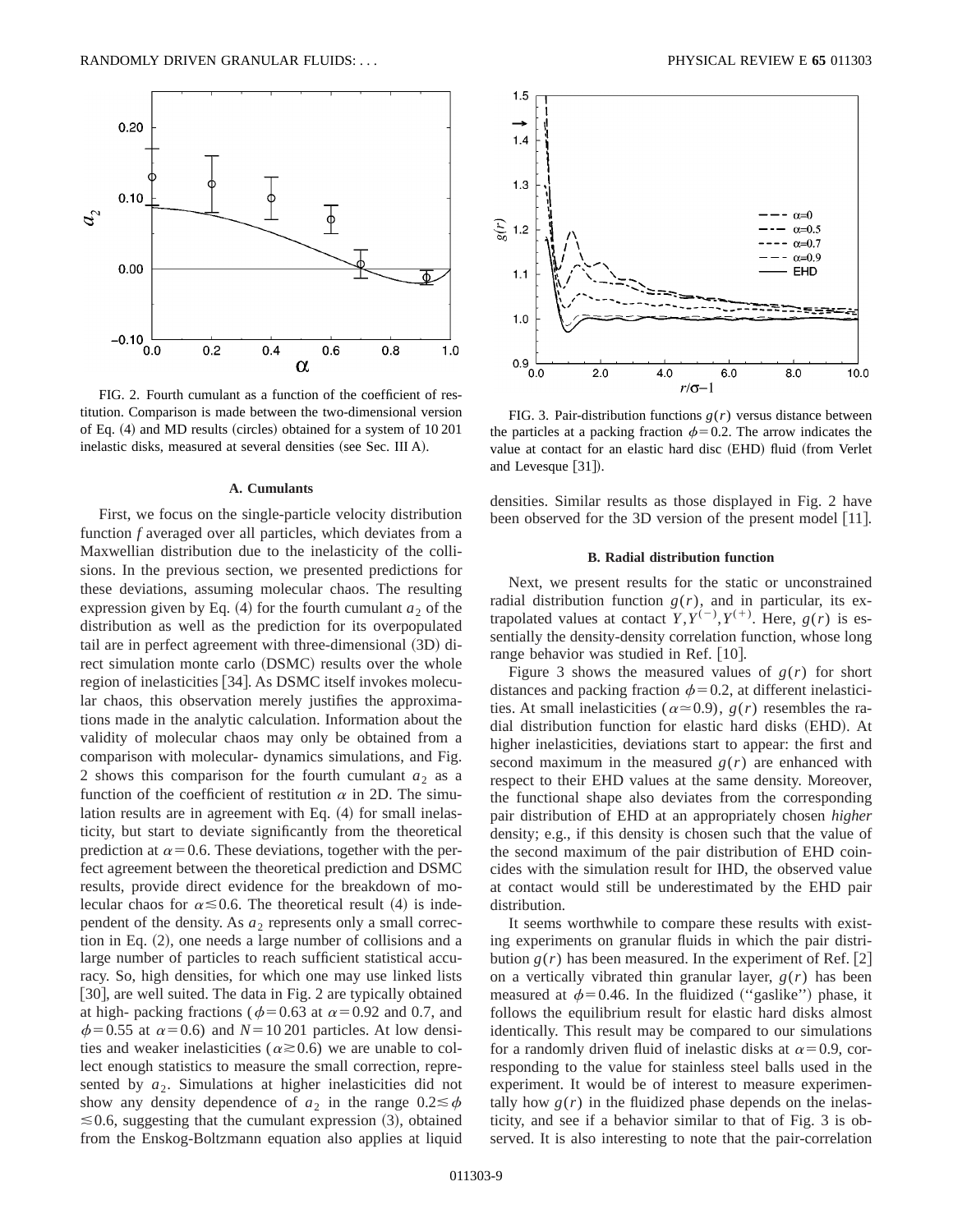

FIG. 4. (a) Static or unconstrained pair-distribution functions at contact  $Y, Y^{(-)}, Y^{(+)}$ , as extrapolated from the corresponding pairdistribution function  $g(r \to \sigma)$  at  $\phi = 0.05$ , compared with the dynamic correlation  $\chi^{(-)}$  at contact. The straight line corresponds to the EHD prediction ( $\chi_E$ =1.084). (b) Ratio of dynamic to static correlation  $\chi^{(-)} / Y^{(-)}$ , to be compared with 1, and the static ratio  $Y^{(-)} / Y^{(+)}$ , to be compared with the dynamic ratio  $\chi^{(-)} / \chi^{(+)} = \alpha$ .

function  $g(r)$  in a non-Brownian suspension of spherical particles, fluidized between two vertical parallel plates, shows an enhanced value at contact as well  $[35]$ .

In Fig.  $4(a)$ , we show the value at contact, *Y*, obtained by extrapolation from  $g(r)$  at  $\phi=0.05$ , together with the extrapolated values for approaching and receding pairs,  $Y^{(-)}$ and  $Y^{(+)}$ , respectively. For  $\alpha \ge 0.8$ , no significant deviations are found from the Verlet-Levesque value  $\chi_{\rm E}$ =1.084 for elastic hard disks at the same density. More surprising is the value of  $g(r=\sigma)$  at large inelasticities, reaching a value around 40 for  $\alpha \rightarrow 0$ . This property, combined with the observation that the first and second maximum in  $g(r)$  are shifted to smaller  $r$  values, and are larger (up to 20% at small  $\alpha$ ) than the corresponding hard disks values, may be interpreted as a tendency to cluster, i.e., to stay in continuously rearranging configurations with large-density inhomogeneities. We return to this point in Sec. III G.

Figure 4 also shows the dynamic correlation,  $\chi^{(-)}$  $=\chi_E B_{00}$ , measured as a collisional average. Figure 4(b) compares the static ratio  $Y^{(-)} / Y^{(+)}$  with the dynamic one,  $\chi^{(-)} / \chi^{(+)} = \alpha$ , and also shows the ratio  $Y^{(-)} / \chi^{(-)}$ . The plots clearly show that the dynamic and static correlations  $\chi^{(\pm)}$ and  $Y^{(\pm)}$  are different. For  $\alpha \le 0.5$ , the differences are large, and for  $\alpha \ge 0.6$ , both functions are about equal. For the case of a freely evolving IHS fluid, Soto and Maréschal  $[18]$  have recently observed a similar behavior, and explained it in terms of the effect of the increase of grazing collisions on the effective  $\chi^{(-)}$ . In the randomly driven IHD fluid the same effects are present. All correlations,  $\chi^{(-)}$ ,  $Y^{(\pm)}$  are large, especially at small  $\alpha$ . This is caused by the divergence of  $f^{(2)}(c_1, c_1, \sigma)$  at small *g* and small cos  $\theta$ , which corresponds to grazing collisions and will be further discussed in the next section. As a result of noise-induced recollisions, collisions with small *g* and small cos  $\theta$  are oversampled; consequently, a dynamical average involving negative powers of  $g \cos \theta$ such as  $\chi^{(-)}$  is expected to be larger than its static counterpart  $Y^{(-)}$ . This feature may be observed in Fig. 4(b). Moreover, in the absence of recollisions, we would expect  $Y^{(-)}$  $= \alpha Y^{(+)}$  as a result of plain hard-sphere dynamics. However, in the heated system, the flux continuity, as expressed in Eq. ~38!, is no longer satisfied for the extrapolated *Y*'s; some pairs are put in precollision configuration under the action of the random force, which leads to  $Y^{(-)} > \alpha Y^{(+)}$ . The breakdown of  $Y^{(-)} = \alpha Y^{(+)}$  signals the inelasticity beyond which noise-induced correlations become relevant. It is furthermore possible to consider situations where the recollisions dominate the dynamics, e.g., at small  $\alpha$  by allowing rotationinduced recollisions. In this extreme limit, we expect  $Y^{(-)}$  $\simeq Y^{(+)}$ , the pairs being put in pre- or post-collision configuration essentially at random. In the same limit, the population of colliding pairs with small *g* and small cos  $\theta$  is enhanced, leading to a more pronounced discrepancy between dynamic and static averages [i.e., a much smaller ratio  $Y^{(-)} / \chi^{(-)}$  than observed in Fig.  $4(b)$ ].

#### **C. Equation of state. Molecular chaos breakdown**

To what extent does the extrapolated static radial distribution function,  $Y = g(r \rightarrow \sigma)$  describe the nontrivial dependence in the NESS of collision frequency in Eq.  $(5)$ , collisional damping in Eq.  $(14)$  and pressure in Eq.  $(12)$  on the inelasticity? If molecular chaos holds, the latter quantities depend, according to Eqs.  $(6)$ ,  $(13)$ ,  $(9)$ , and  $(15)$ , on the precollisional pair function at contact,  $\chi^{(-)}$ , where the particles are aiming to collide. This function differs from the extrapolated static  $Y^{(-)}$  at high inelasticities (see Fig. 4). Consider first the collision frequency in the molecular chaos approximation,  $\omega_{\text{mc}} = \chi \omega_0(T)$  above Eq. (9), with  $\chi = \chi^{(-)}$  the dynamic correlation, i.e.,

$$
\frac{\omega_{\rm mc}(T)}{\omega_{\rm E}} = \frac{\chi^{(-)}}{\chi_{\rm E}} \frac{v_0}{v_{\rm E}} = B_{00} \sqrt{\frac{T}{T_{\rm E}}},\tag{43}
$$

where we have used Eqs.  $(9)$  and  $(35)$ . This is an extremely poor approximation, as can be seen from Fig. 1, which shows that the measured value  $\omega/\omega_{\rm E}$  approaches 5.6 as  $\alpha \rightarrow 0$ , whereas  $B_{00}$  is essentially divergent. Next, we replace  $\chi^{(-)}$ in Eq. (43) by its static counterpart  $Y^{(-)}$ , shown in Fig. 4. This yields  $\omega_{stat}(T)/\omega_E = Y^{(-)}v_0/\chi^{(-)}v_E$ . Its limiting value for  $\alpha \rightarrow 0$  is about a factor three too large when compared to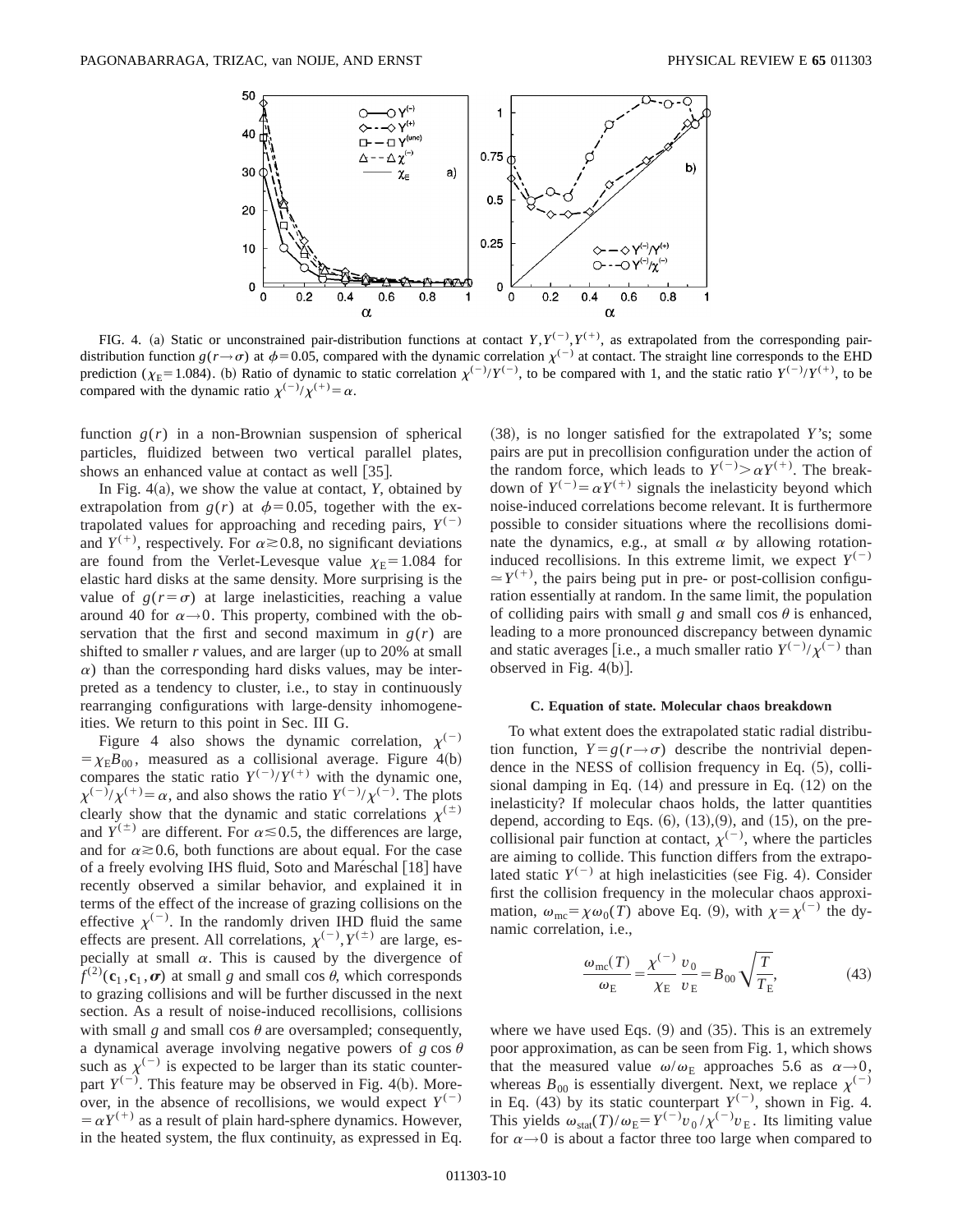

FIG. 5. Pressure versus coefficient of restitution at a packing fraction  $\phi$ =0.05. The simulations results (direct or through *B*<sub>22</sub>) are compared with molecular chaos prediction (13), where  $\chi$  is either the static  $Y^{(-)}$  in Eq. (37), or the dynamic  $\chi^{(-)}$  in Eq. (8), or the Enskog approximation  $\chi_E$  in Eq. (7), corresponding to  $B_{22} = 1$ .

 $\omega/\omega_{\rm E}$ . We conclude that all mean-field approximations for the collision frequency, including the Enskog approximation  $\omega_{\rm E}(T)/\omega_{\rm E} = \sqrt{T/T_{\rm E}}$ , break down for  $\alpha$  < 0.6.

Figure 5 shows the pressure of the IHD fluid, compared with the molecular chaos prediction given by Eq.  $(13)$ , taking for  $\chi$  either the Enskog approximation  $\chi_{\rm E}$  in Eq. (7), or the simulated  $Y^{(-)}$ , or  $\chi^{(-)}$ . The Enskog approximation, accounting for the short-range geometric exclusion effects in the precollision state, gives a reasonable description of  $p(T)$ for all  $\alpha$ , while both the static  $Y^{(-)}$  and the dynamic  $\chi^{(-)}$ give an extremely poor description except for  $\alpha$  > 0.8.

Consistent with this conclusion is the good estimate for the temperature  $T<sub>E</sub>$  in the NESS, obtained by balancing the energy dissipation rate  $\Gamma_{\rm E}(T_{\rm E})$  in Eq. (16) with the energy input from the random force, as shown in Fig. 1. Moreover, the collisional energy loss  $\Gamma(T)/\Gamma_{\rm E}(T)=(T_{\rm E}/T)^{3/2}$  in Eq. (18), is in agreement with MD simulations over the whole  $\alpha$ interval within 30%. All other mean-field approximations with  $\omega_E$  replaced by  $\omega_{\text{mc}}(T)$  or  $\omega_{\text{stat}}(T)$  give very poor results for  $\Gamma(T) = m \xi_0^2$ .

How can these paradoxical results be reconciled? Let us compare the individual definitions of  $\chi^{(-)}$ ,  $\omega, p$ , and  $\Gamma$ , which all contain factors  $|\mathbf{g} \cdot \boldsymbol{\sigma}|^n f^{(2)}(\mathbf{c}_1, \mathbf{c}_2, \boldsymbol{\sigma})$  with *n*  $=0,1,2,3$ . To find a possible explanation of these paradoxical results, we test the following scenario: *the molecular chaos assumption (6) only breaks down at very small relative velocities* **g***, and more precisely, at very small*  $g_n = \mathbf{g} \cdot \hat{\boldsymbol{\sigma}}$  $=$ g cos  $\theta$ *, which is the component of* **g***, parallel to the line of centers of the colliding particles* (physical arguments for this scenario will be offered in Sec. III F where we discuss the noise-induced recollisions). On the basis of this scenario, the singularity in  $f^{(2)}$  at small **g** makes the dynamic correlation  $\chi^{(-)} = B_{00}\chi_{\rm E}$  (shown in Fig. 6) very much larger than  $\chi_{\rm E}$ , essentially divergent as  $\alpha \rightarrow 0$ . In calculating the collisional frequency from Eq.  $(5)$ , the extra factor  $g_n$  in the integrand



FIG. 6. Reduced moments  $B_{nn}$  for  $n=1,2,3$  as a function of the restitution coefficient at  $\phi$ =0.2 and *N*=5041. A similar behavior is observed at lower densities.

makes the small *gn* singularity integrable, giving a *finite* correction to the Enskog collision frequency, also for  $\alpha \rightarrow 0$  (see Fig. 1). The contributions of the small  $g_n$ -singularity in  $p(T)$  and  $\Gamma(T)$  are essentially suppressed by extra factors of  $|\mathbf{g} \cdot \hat{\boldsymbol{\sigma}}|^{n}$ .

This possibility has been analyzed systematically by measuring the behavior of the moments  $B_{nm}(T)$ , which are useful tools to investigate the breakdown of the molecular chaos assumption. We have made *n* and/or *m* small in order to analyze the nature of the singularities in  $f^{(2)}$  near small relative velocities and near grazing collisions, as displayed in Fig. 7. All deviations of these quantities from unity give a quantitative measure for the violation of the molecular chaos assumption. In the elastic limit, we have carefully checked for a large number of cases that the reduced moments  $B_{nm}$ tend to one. Figure 6 shows the values of different moments  $B_{nn}(T)$ , and one can clearly see how the deviations from the elastic limit rapidly decrease as *n* increases to  $n=3$ , after which they start to increase slowly. For larger *n*-values, the moments are reasonably close to unity, but statistical inaccuracy precludes any definite conclusion about the large *n* behavior.

Further evidence for the above scenario is shown in Fig. 7, where we display two sequences of moments  $B_{nm}$ . To draw some further conclusions from Figs. 6 and 7, we note that the integrands in  $B_{nn}$ ,  $B_{0n}$ , and  $B_{n0}$ , as defined in Eq. (28), contain apart from  $f^{(2)}$ , respectively, the factors  $g^n$ |cos  $\theta^n$ ,|cos  $\theta^n$ , $g^n$ . The reduced moments  $B_{01}$  and  $B_{10}$  contain again very large contributions from the divergence of  $f^{(2)}$  near vanishing  $g_n = g \cos \theta$ . Figure 7 suggests that the presence of equal powers of *g* and cos  $\theta$  in  $B_{nn}$  simultaneously suppresses the large contributions from the singularities at  $g=0$  and cos  $\theta=0$ .

We conclude that the numerical results, displayed in Figs. 6 and 7, give support to the previous scenario, showing that molecular chaos breaks down only in a very small portion of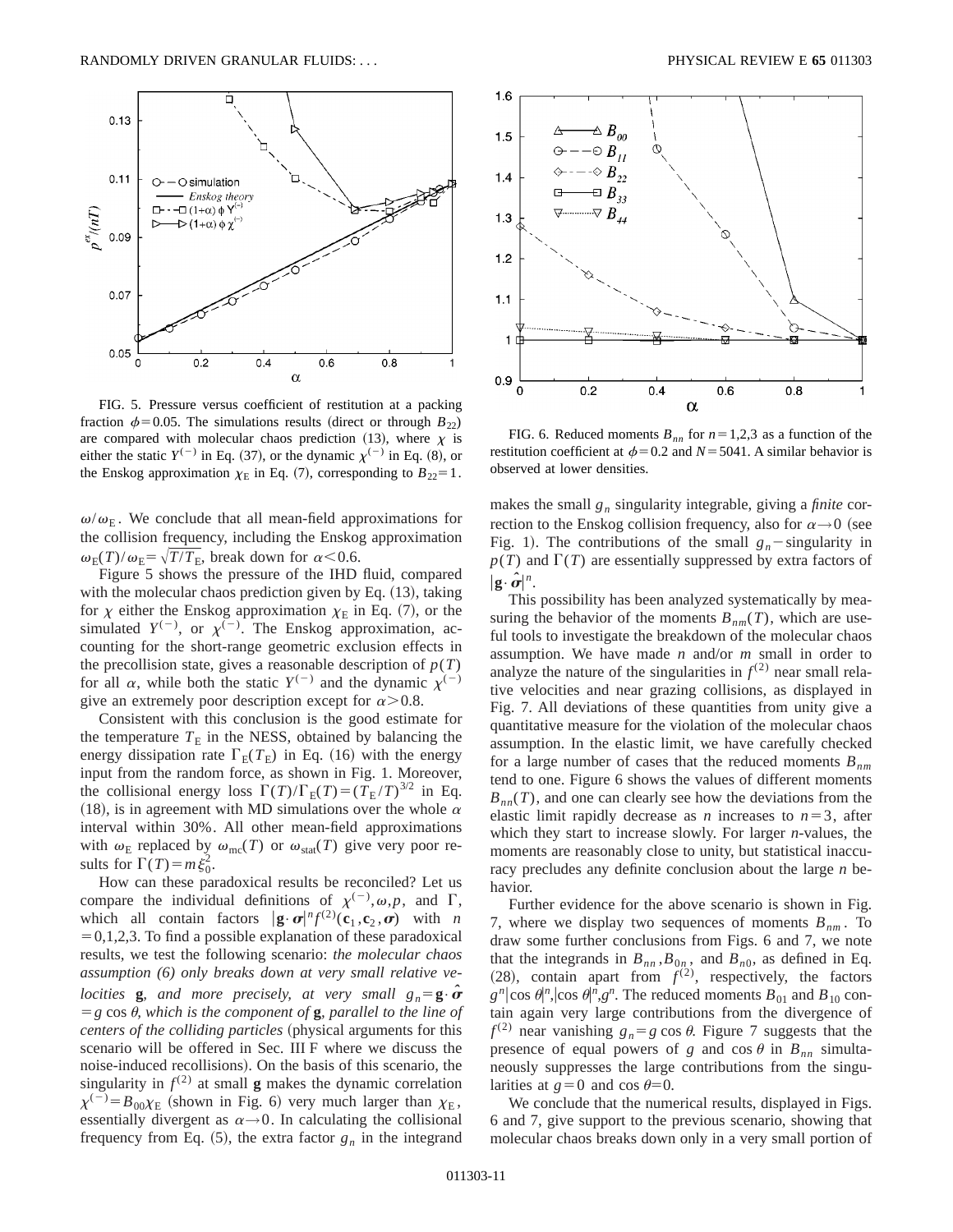

FIG. 7. Reduced moments  $B_{0m}$  and  $B_{n0}$  as a function of  $\alpha$  at  $\phi$ =0.2 and *N*=5041.

the phase space, around  $g_n = \mathbf{g} \cdot \mathbf{\hat{\sigma}} = g \cos \theta = 0$ . The size of this "pocket" in phase space increases as  $\alpha$  decreases. Therefore, only those collisional quantities that contain low powers of *g* and cos  $\theta$  (such as  $\chi^{(-)}$  and  $\omega$ ) will be very sensitive to this breakdown as the inelasticity increases, while physical quantities involving higher powers of *g* and  $\cos \theta$ , such as the temperature, pressure, or energy dissipation will be well approximated by their molecular chaos counterparts.

#### **D. Velocity correlations at contact**

In the previous section, we have considered the pair- distribution function  $f^{(2)}(c_1, c_2, \sigma)$  in the precollision state, and have examined how molecular chaos is broken down, and which physical quantities are most sensitive to it. Now we will analyze the effect of the breakdown of molecular chaos on collisional statistics.

We show in Fig. 8 different velocity collisional averages at  $\phi$ =0.05. In the simulations, these quantities are obtained by averaging over successive collision events in the steady state. We first observe that the simulation results in Fig. 8 approach for  $\alpha \rightarrow 1$  the analytic results for elastic spheres, calculated in Eq.  $(24)$ . At small inelasticities, the simulation data follow the trends of the theoretical prediction with systematic deviations depending on the quantity considered. For instance, the behavior of the center- of-mass motion  $\langle G^2 \rangle_{\text{coll}}$ is close to the analytical prediction of Eq.  $(24)$  in the whole range of  $\alpha$  values. This indicates that the center of mass velocity **G** is not correlated with the relative velocity **g**. Consequently,  $f^{(2)}(c_1, c_2, \sigma)$  in the collisional average (11) factorizes, and we may expect the contributions in numerator and denominator in Eq.  $(11)$  coming from **G** integrations to cancel. Consistent with this behavior, we observe that the two curves in Fig. 8,  $\langle c_1^2 \rangle_{\text{coll}}$  (labeled by circles) and  $\langle c_1 \cdot c_2 \rangle_{\text{coll}}$  (labeled by squares), are symmetric around 1/2. In Eqs.  $(A4)$  and  $(A5)$  of the Appendix, these quantities have been expressed in reduced moments

$$
\langle \mathbf{c}_1 \cdot \mathbf{c}_2 \rangle_{\text{coll}} = \frac{1}{2} - \frac{3}{4} \frac{b_{31}}{b_{11}}
$$

,

where

$$
b_{nm} = \frac{M_{nm}(T)}{M_{nm}^E(T)} = \left(\frac{T_E}{T}\right)^{n/2} B_{nm}.
$$
 (45)

 $(44)$ 

3 4  $b_{31}$  $b_{11}$ 

The reduced moments have been measured independently (see Figs. 6 and 7), and used to calculate the expressions  $(44)$ and  $(45)$ . The results have been plotted in Fig. 8 as dashed and dashed-dotted lines, which agree very well with the direct measurements of these quantities as collisional averages, shown in Fig. 8, respectively, as squares and circles. In deriving Eq.  $(44)$  and  $(45)$ , we have again used that the velocity

 $\langle c_1^2 \rangle_{\text{coll}} = \frac{1}{2} +$ 



FIG. 8. Values of different collisional averages obtained in MD simulations, as a function of  $\alpha$  at  $\phi$ =0.05 (see Sec. II B for definitions). For  $\alpha$ <0.5, the random rotation introduced to avoid inelastic collapse has a maximum deviation angle of 2.5°. The symbols  $b_{nm}$  are defined in Eq. (45).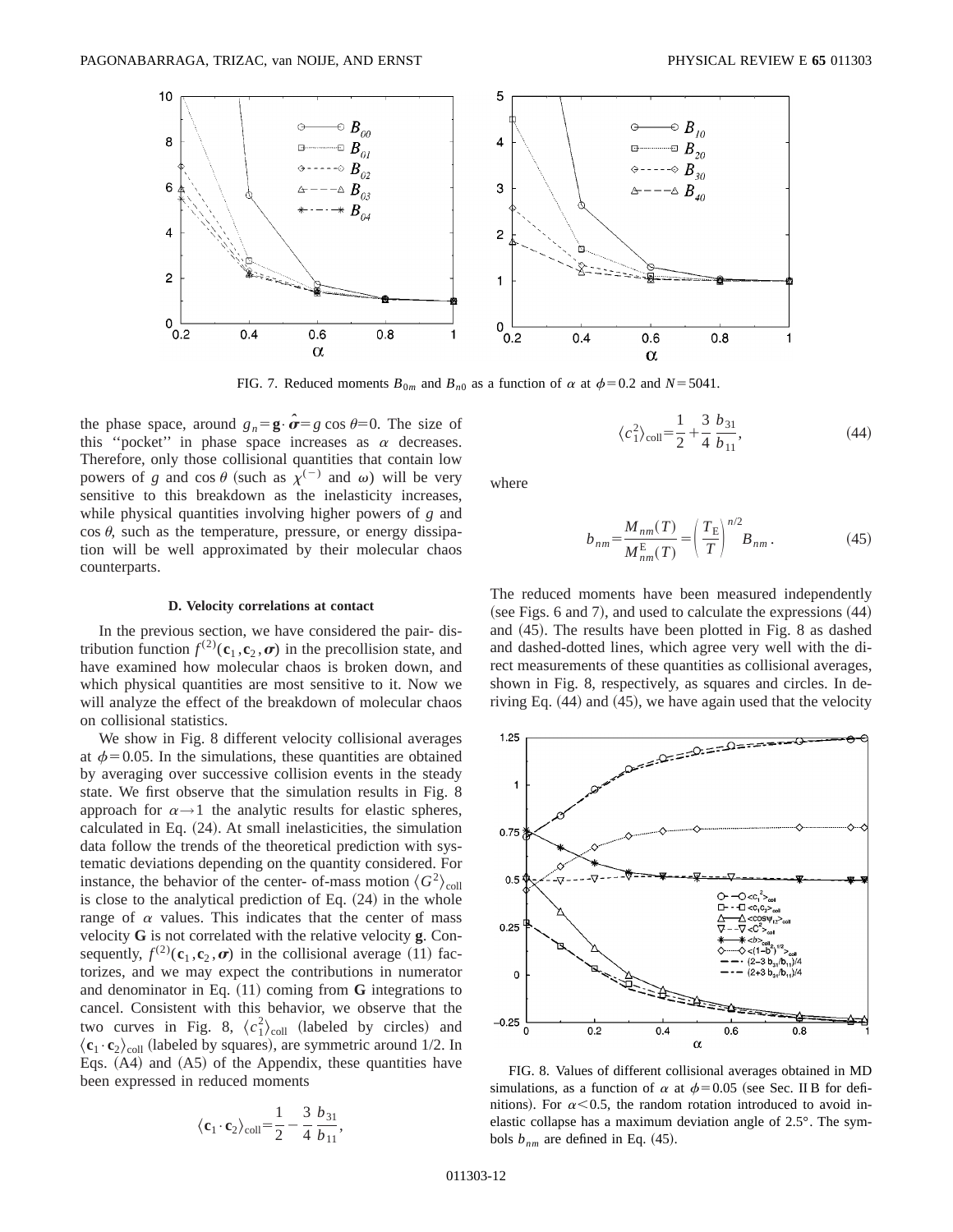

FIG. 9. Distribution of  $\langle \mathbf{c}_1 \cdot \mathbf{c}_2 \rangle(r)$  as a function of the distance between the particles at  $\phi = 0.05$ .

variables **G** and **g** are statistically uncorrelated. The present results strongly support this assumption.

The correlation  $\langle \hat{\mathbf{c}}_1 \cdot \hat{\mathbf{c}}_2 \rangle_{\text{coll}} = \langle \cos \psi_{12} \rangle_{\text{coll}}$ , also plotted in Fig. 8, cannot be expressed in *B* moments. However, the approximate relation already employed to show that  $\langle \cos \psi_{12} \rangle_{\text{coll}} \simeq \langle \mathbf{c}_1 \cdot \mathbf{c}_2 \rangle_{\text{coll}} / \langle c^2 \rangle_{\text{coll}}$  in Sec. II C, holds for the simulation data over the whole range of inelasticities. As the system becomes more inelastic, the typical ''temperature'' of colliding particles (defined as the collisional average  $\langle c^2 \rangle_{\text{coll}}$ ) decreases and even becomes lower that the unconstrained average  $\langle c^2 \rangle$  that defines the temperature. On the other hand, as already noted below (24),  $\langle c^2 \rangle_{\text{coll}} = 5/4 > 1$  in the elastic limit. This decrease of  $\langle c^2 \rangle_{\text{coll}}$  is directly related to the increase of the small *g* portion of phase space where molecular chaos is violated. At small  $\alpha$ , most of the collisions occur between particles with small and even vanishing relative velocities. An extreme example is the inelastic collapse, mentioned in the Introduction.

The correlation function  $\langle \mathbf{c}_1 \cdot \mathbf{c}_2 / g \rangle_{\text{coll}}$  for the freely evolving IHD fluid has been simulated by Soto and Mare-schal, and was shown to be small, but nonvanishing  $[18]$ .

We have also investigated  $r-v$  correlations by measuring the expectation value of  $\langle \mathbf{c}_1 \cdot \mathbf{c}_2 \rangle(r)$  for two particles separated by a distance  $r$ , as defined in Eq.  $(42)$ . The results are shown in Figs. 9 and 10. The plot shows an intermediate range of *r* values with an exponentially decaying correlation. It is again of interest to compare the extrapolation of the static correlation  $\langle \mathbf{c}_1 \cdot \mathbf{c}_2 \rangle$ ( $r \rightarrow \sigma$ ) with its dynamic counter part  $\langle \mathbf{c}_1 \cdot \mathbf{c}_2 \rangle_{\text{dyn}}$  calculated at collision. The results, derived in Eqs.  $(A8)$  and  $(A9)$  of the Appendix, read for hard disks

$$
\langle \mathbf{c}_1 \cdot \mathbf{c}_2 \rangle_{\text{dyn}} = \frac{1}{2} \left( 1 - \frac{b_{20}}{b_{00}} \right) + \frac{1 - \alpha}{4} \frac{b_{22}}{b_{00}}.
$$
 (46)

The first term on the right-hand side (RHS) represents the precollision part,



FIG. 10. Mean-velocity-velocity correlation function at contact, as extrapolated from  $\langle \mathbf{c}_1 \cdot \mathbf{c}_2 \rangle$  (*r*) (previous figure), compared with the dynamic analogs  $\langle \mathbf{c}_1 \cdot \mathbf{c}_2 \rangle_{dyn}$  and  $\langle \mathbf{c}_1 \cdot \mathbf{c}_2 \rangle_{dyn}^{(-)}$ , defined in Eq. (A8) and  $(A9)$ .

$$
\langle \mathbf{c}_1 \cdot \mathbf{c}_2 \rangle_{\text{dyn}}^{(-)} = \frac{1}{2} \left( 1 - \frac{b_{20}}{b_{00}} \right). \tag{47}
$$

Figure 10 compares the extrapolation  $\langle \mathbf{c}_1 \cdot \mathbf{c}_2 \rangle (r \rightarrow \sigma)$ (circles) of the static correlation with its dynamic analogs  $(46)$  and  $(47)$ . The numerical data for both correlations agree well for  $\alpha \ge 0.8$ , but for  $\alpha \le 0.5$ , the dynamic correlation (solid line) is substantially larger than the static one. This is consistent with the difference between  $\chi^{(-)}$  and  $Y^{(-)}$  observed in Fig. 4. For comparison, the dynamic precollision correlation (dashed line) is also shown. It should be noted that the divergence of  $f^{(2)}$  at small *g* and small cos  $\theta$  implies in particular that  $B_{00} \ge B_{20} > B_{22}$ , so that Eq. (46) predicts that the dynamic correlation at contact  $\langle \mathbf{c}_1 \cdot \mathbf{c}_2 \rangle_{\text{dyn}}$  should increase at  $\alpha \rightarrow 0$  and saturate close to 1/2. By the same arguments, its precollision part in Eq.  $(47)$  approaches the same limit. This can be observed in Fig. 10.

The velocity correlation  $\langle \mathbf{c}_1 \cdot \mathbf{c}_2 \rangle_{\text{coll}}$  in Eq. (44) involves the reduced moments  $b_{31}$  and  $b_{11}$ . Consistent with the scenario, developed in Sec. III C, the divergence of  $f^{(2)}(c_1, c_2, \sigma)$  near  $g=0$  and cos  $\theta=0$  is largely suppressed in these higher moments, which remain finite for  $\alpha \rightarrow 0$ , where  $b_{11} \approx 4b_{31}$ . Consequently,  $\langle c_1 \cdot c_2 \rangle_{\text{coll}}$  does not approach the value  $1/2$  as  $\alpha \rightarrow 0$ , but a value close to 0.3, as can be deduced from Fig. 8.

### **E. Grazing collisions**

The data in Fig. 8 for  $\langle c_1 \cdot c_2 \rangle_{\text{coll}}$ ,  $\langle \cos \psi_{12} \rangle_{\text{coll}}$ ,  $\langle \sqrt{1-b^2} \rangle_{\text{coll}}$ , and  $\langle b \rangle_{\text{coll}}$  clearly illustrate that the violation of molecular chaos strongly increases with increasing inelasticity. Consider first the average

$$
\langle b \rangle_{\text{coll}} = \int_0^1 \text{d}b b P(b). \tag{48}
$$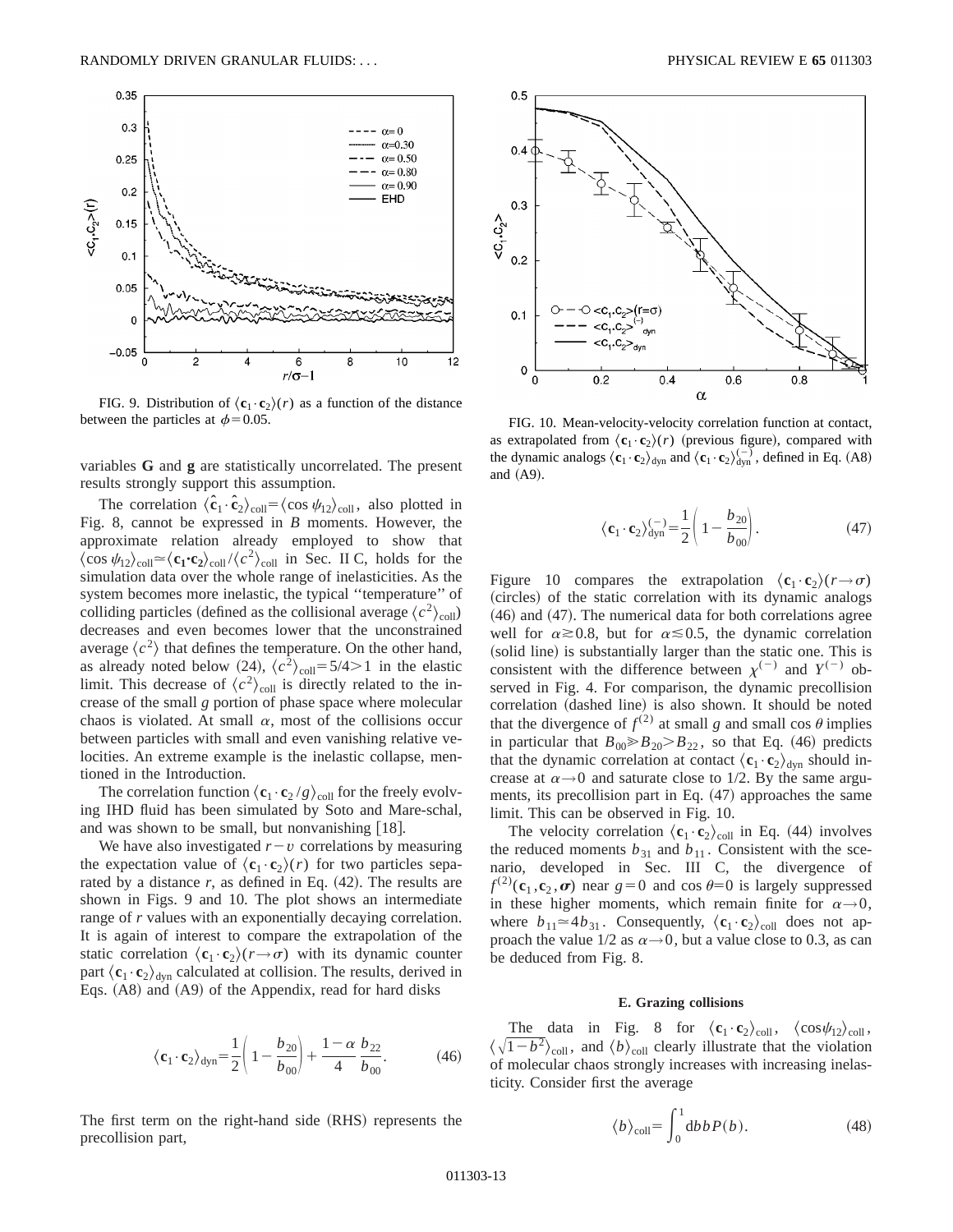

FIG. 11. Distribution of the impact parameter *b* for different  $\alpha$ values for  $\phi$  = 0.05. The impact parameter  $\beta$  for ambientation  $\alpha$  FIG. 12. Distribution of the relative orientation of the velocities

This average remains at a plateau value 1/2 for  $\alpha \ge 0.5$ , which is determined by the uniform distribution  $P(b)$  corresponding to molecular chaos in two dimensions. Recall that the value 1/2 holds regardless of the functional form of the velocity distribution function *f*. It is thus a good probe for molecular chaos breakdown. Moreover, from its trend we can also estimate the way in which such a breakdown takes place. Specifically, as the inelasticity increases the average value increases by about 50%, which indicates a strong bias toward grazing collisions. To illustrate this, we model the normalized distribution of impact parameters as a uniform background and a "half" delta peak at  $b=1$ , i.e.,  $P(b)=1$  $-p+2p\delta(1-b)$ , where *p* is the fraction of grazing collisions. This yields the average  $\langle b \rangle_{\text{coll}} = 1/2(1+p)$ , which implies, according to Fig. 8, that at  $\alpha$ =0.0,0.1, and 0.3, respectively, a fraction of 50, 35, and 5 % is grazing at  $\phi$ =0.05. This qualitative picture is supported in a more quantitative manner in Fig. 11, which shows the measured  $P(b)$ , which is strongly peaked near grazing collisions  $(b=1)$ . At small inelasticity, all impact parameters are equally probable as expected on the basis of molecular chaos, and consistent with Fig. 8. Only for  $\alpha \le 0.5$  deviations become significant: upon decreasing the coefficient of restitution, collisions with a larger impact parameter occur more frequently, implying an increase of the frequency of grazing collisions. The behavior of  $P(b)$  is then fully consistent with the divergence of  $f^{(2)}$  at small cos  $\theta$ , discussed in Sec. III C.

To avoid inelastic collapse for  $\alpha \le 0.5$ , the postcollision velocities of colliding pairs are rotated over a small random angle as described in Refs.  $[36,10]$ , with the important restriction mentioned at the beginning of Sec. III. Alternative algorithms to avoid inelastic collapse are described in Ref. [37]. For  $\alpha$  > 0.5, no such rotation was applied. To check if the deviations of the impact parameter for  $\alpha \leq 0.5$  are due to this applied rotation, we have also performed simulations where even for  $\alpha$  > 0.5 a random rotation was applied. Regardless of the applied random rotation, we found  $\langle b \rangle_{\text{coll}}$ close to 1/2 for  $\alpha \ge 0.5$ . Both Figs. 8 and 11 show that for



at collision (cos  $\psi_{12} = \hat{\mathbf{c}}_1 \cdot \hat{\mathbf{c}}_2$ ) at a packing fraction of 5%.

 $\alpha \leq 0.5$  molecular chaos is strongly violated, and that the violation is weaker in the small inelasticity regime. The average  $\langle \sqrt{1-b^2} \rangle_{\text{coll}}$  supports the same conclusions.

The data for  $\langle \mathbf{c}_1 \cdot \mathbf{c}_2 \rangle_{\text{coll}}$  and  $\langle \cos \psi_{12} \rangle_{\text{coll}}$  in Fig. 8 are consistent with the predominance of grazing collisions at large inelasticities. They show the average relative angle between the velocities of the incoming particles, which has a strong  $\alpha$ dependence and no plateau value near the elastic limit. Near  $\alpha=1$ , the particles are on average on approaching trajectories with  $\langle \cos \psi_{12} \rangle_{\text{coll}} \simeq -0.25$  and  $\langle \psi_{12} \rangle_{\text{coll}} \simeq 105^{\circ}$ . As  $\alpha$  decreases,  $\langle \cos \psi_{12} \rangle_{\text{coll}}$  increases linearly to a value 0.50, while  $\langle \psi_{12} \rangle_{\text{coll}}$  approaches 60°, at  $\alpha=0$ . This corresponds to collisions of more or less parallel-moving pairs of particles, where faster particles overtake slower ones.

Figures 12 and 13 show the distribution of relative orientations of incoming velocities. The distribution of angles between the incoming particles ( $\psi_{12}$ ) shows moderate devia-



FIG. 13. Distribution of relative velocities  $\mathbf{c}_1 \cdot \mathbf{c}_2$  of colliding inelastic disks at  $\phi$ =0.05.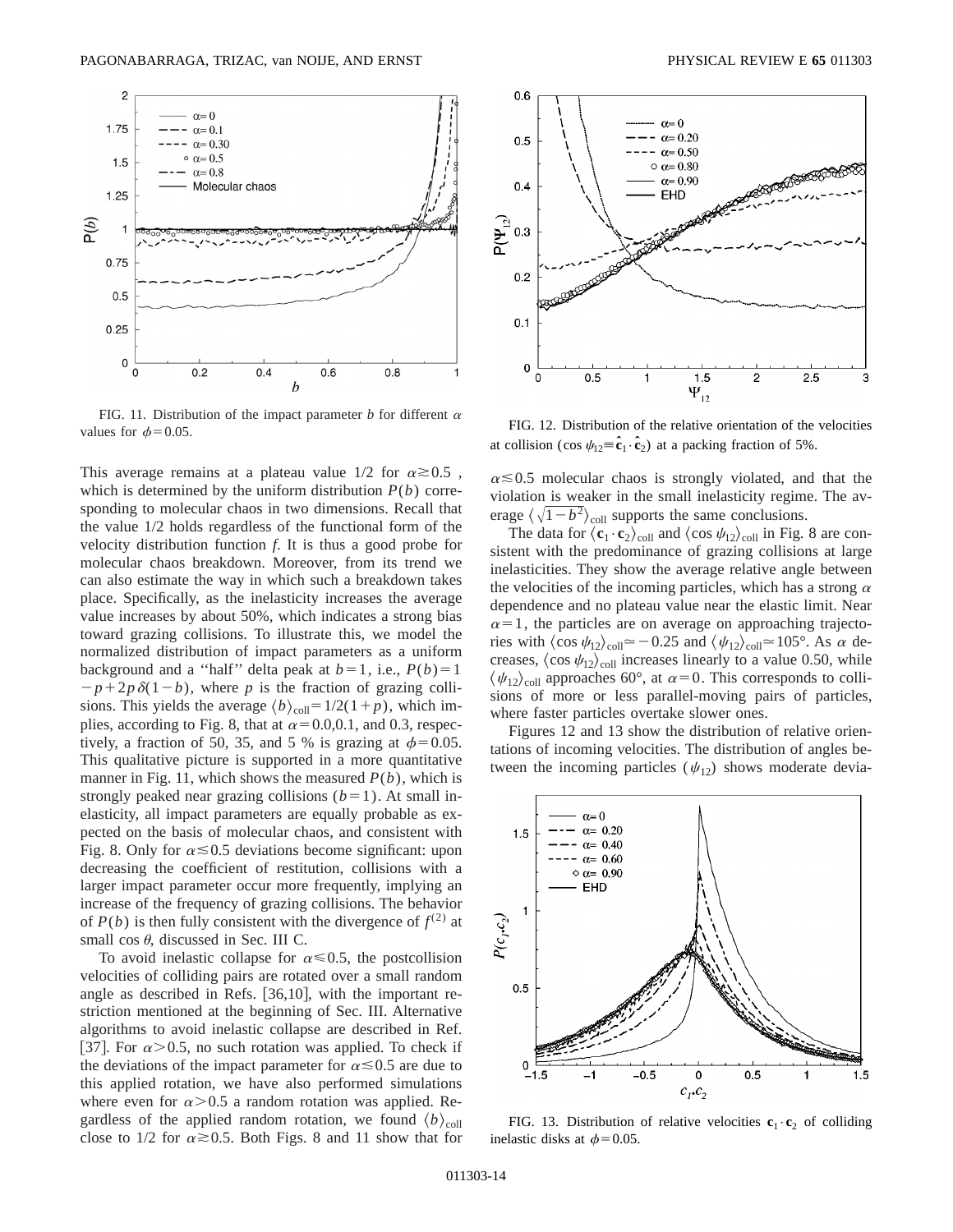TABLE I. Frequency of recollision events as a function of the inelasticity (see text for the definition of  $\mathcal{R}_0$  and  $\mathcal{R}_1$ ). The packing fraction is  $\phi$ =0.2 and the system contains *N*=5000 disks.

| $\alpha$ | $\mathcal{R}_0$ | $\mathcal{R}_1$ |
|----------|-----------------|-----------------|
| 0        | 52%             | 18%             |
| 0.4      | 14%             | 15%             |
| 0.6      | 4%              | 15%             |
| 0.95     | 0.15%           | 7%              |
| 1.0      | 0%              | 6.7%            |

tions from what is expected for an elastic system in the range  $0.5 \le \alpha \le 1$ . As an analytic expression for elastic disks is not available, deviations are compared with the simulation results for elastic hard disks (in the absence of a random external force). At  $\alpha=0.5$ , the frequency of collisions of parallel-moving particles is strongly increased, a trend that is enhanced upon increasing the inelasticity. Finally, the probability distribution  $P(c_1 \tcdot c_2)$  is shown in Fig. 13. When the inelasticity increases, this distribution becomes more peaked around the origin, as the colliding particles on average move more slowly relative to each other. In the mean time, the typical angle  $\psi_{12}$  decreases, which causes this peak to shift to positive values.

### **F. Particle- and noise-induced recollisions**

The mechanism for the breakdown of molecular chaos in classical fluids with conservative interactions are sequences of correlated ring collisions, as discussed in the introduction. The most simple ring collisions are the recollisions  $(1-2)$  $(1-3)$   $(1-2)$  and cyclic collisions  $(1-2)(2-3)(3-1)$  or permutations thereof  $|20|$ .

There is strong evidence that the effects of ring collisions are considerably enhanced in fluids with dissipative interactions, such as granular flows, where *relative* kinetic energy is lost in binary collisions. As a result, the postcollision velocities  $\{v_1^*, v_2^*\}$  will be on average more parallel than the precollision ones  $\{v_1, v_2\}$  [24], i.e., the trajectories are less diverging than in the elastic case, and there is a much larger  $\{r_3, v_3\}$  phase space, in which particle three will knock, say, particle one back to recollide with particle two.

This increase of phase space is confirmed by gathering recollision statistics. We have counted the fraction of recollisions as a function of  $\alpha$ , as shown in Table I. The column labeled  $\mathcal{R}_1$  (recollisions between two partners mediated by a third particle) shows that at a packing fraction  $\phi$ =0.2 in the elastic case ( $\alpha=1$ ) only a fraction of 6.7% of all collisions is a recollision. This frequency gradually increases to about 15% at  $\alpha$  = 0.4.

In the randomly driven IHS fluid, there is the additional effect of noise-induced recollisions that do not require the intervention of other particles. This type of recollision (denoted  $\mathcal{R}_0$ ) occurs with high probability when the relative velocity after collision is so small that it may be simply reversed by a random kick. At  $\alpha$ =0.6, the frequency of noise-induced recollisions is about 4%, and it increases to 52% at  $\alpha=0$  (see column  $\mathcal{R}_0$  in Table I). The effect is of importance at *all* densities, because it does not require the mediation of a third particle. Indeed, at a low-packing fraction of 1% and in the completely inelastic case  $\alpha=0$ , the frequency of  $\mathcal{R}_0$ -like events is still 34%, while  $\mathcal{R}_1$ -like events have dropped to 5%. Moreover, we have verified that inclusion of rotation-induced recollisions modifies most of the collisional quantities we have analyzed, increasing their deviations with respect to the molecular chaos prediction.

At present, more quantitative theories or estimates of the effect of both types of recollisions and other ring collisions on the short-range behavior of the pair-distribution function  $f^{(2)}(x_1, x_2)$  are lacking. A natural way to incorporate the noise-induced recollisions into a kinetic theory description would be to include them into an effective two-particle scattering operator, which transforms an asymptotic precollision state of two independent particles into an asymptotic postcollision state, without involving intermediate two-particle scattering states, as in the present case. This may lead to an instantaneous Boltzmann collision term (without memory effects), provided the mean free time and the time between random kicks are very well-separated (dilute gases). Such a description would suppress the recollions of type  $\mathcal{R}_0$ , and make the violation of molecular chaos less severe, say comparable to the freely evolving IHD fluid.

#### **G. Cold dense inhomogeneities**

In Ref.  $[10]$ , we have shown by analyzing the Fourier modes of the granular hydrodynamic equations, which are valid for small inelasticities (say  $\alpha$  > 0.7), that the NESS in a randomly driven IHS fluid is linearly stable against spatial inhomogeneities. Consequently, when observed over sufficiently long times, the NESS should be spatially homogeneous. However, it was also shown that the NESS exhibits strong fluctuations, resulting in long-range spatial correlations in density, flow field, and granular temperature. The observation of density inhomogeneities for large inelasticities has already been reported by Peng and Ohta  $[8]$ . These density inhomogeneities, as shown by the snapshot of the density in Fig. 14, are not quasistatic, as in the freely evolving case  $[38,36,39,24]$ , but seem to behave as dynamic assemblies of particles that dissolve and reassemble again. Also, for a uniform shear flow, dynamical density inhomogeneities have been reported  $[40]$ . The existence of density inhomogeneities was already suggested by the static pairdistribution functions  $g(r)$ , which showed an enhancement of the first few maxima as compared to their elastic values  $(see Fig. 3).$ 

In Fig. 8, we show that the mean energy  $\langle c_1^2 \rangle_{\text{coll}}$ , of particles aiming to collide, is above the mean,  $\langle c^2 \rangle = 1$ , for small inelasticity. It decreases from its elastic value  $5\langle c^2 \rangle /4$ with decreasing  $\alpha$ , then crosses the mean value value  $\langle c^2 \rangle$  $=$  1 at  $\alpha \approx 0.2$ , and further decreases to approximately  $0.7\langle c^2 \rangle$  at  $\alpha=0$ .

It is interesting to observe that in the strong dissipation range, the mean kinetic energy or granular temperature of particles that are about to collide is *lower* than the average temperature. We combine this observation with Figs.  $3(a)$ and  $3(b)$  of Peng and Ohta [8], which show that essentially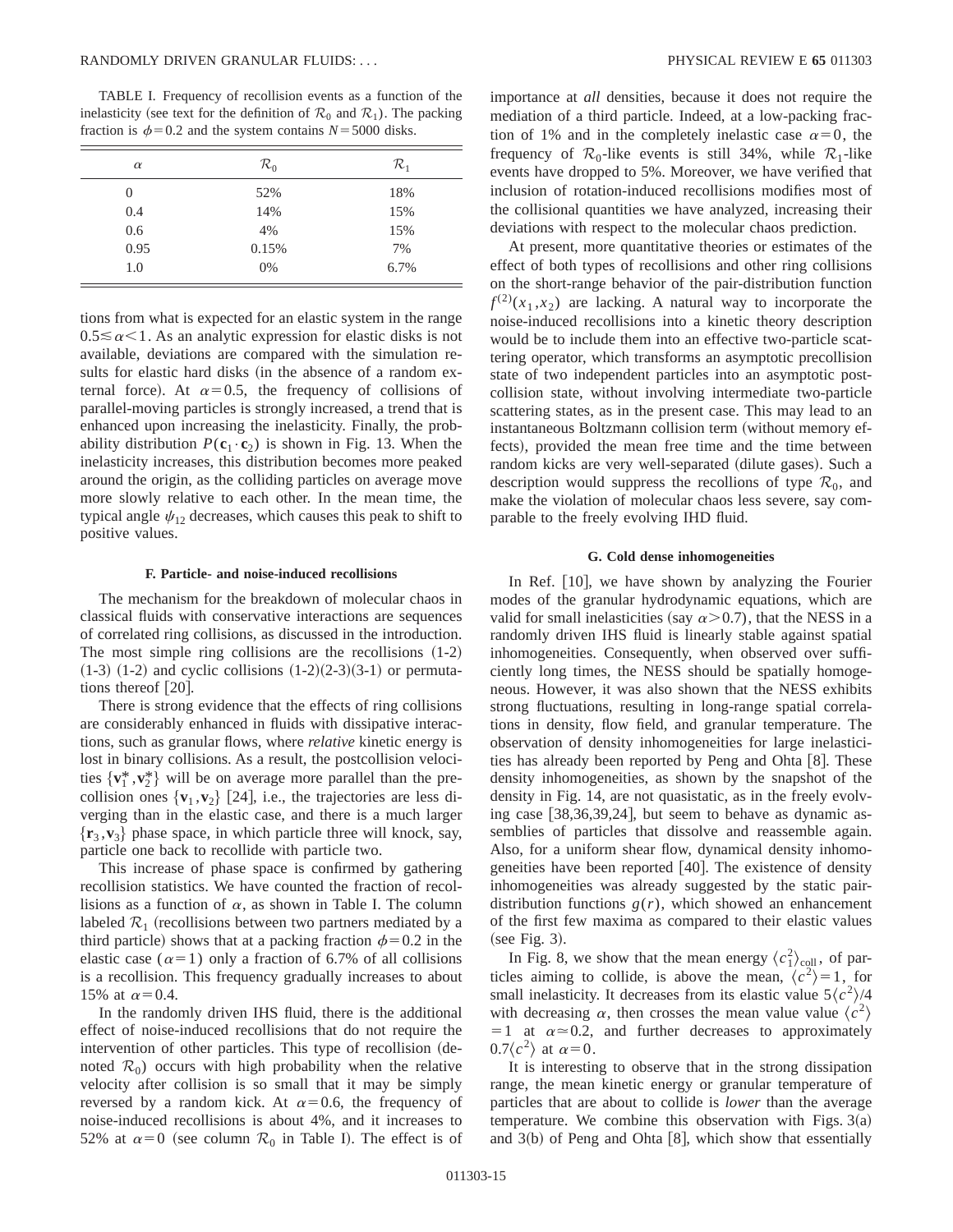

FIG. 14. To illustrate the slow reorganization of density inhomogeneities, four consecutive snapshots of the system are shown at  $\alpha=0.1$ ,  $\phi=0.2$ , and  $N=5000$  (the full simulation box is displayed). The time interval between two consecutive snapshots corresponds to 50 collisions per particle.

all collisions occur inside ''cold'' regions of high densities. This last observation applies even more so to undriven IHS fluids  $[38,41]$ . We expect that, also in the randomly driven IHS fluid, the majority of collisions takes place inside cold high-density regions.

If the predominance of *cold* particles in strongly inelastic collisions,  $\langle c^2 \rangle_{\text{coll}} < \langle c^2 \rangle$  is indeed a signal for the appearance of density inhomogeneities, then Fig. 8 suggests that at a packing fraction  $\phi$ =0.05 density inhomogeneities may occur for  $\alpha \le 0.2$ . This is indeed confirmed by the snapshots in Figs. 14. In Fig. 15, we illustrate the existence of cold inhomogeneous dense regions for  $\alpha=0.2$  and  $\phi=0.2$ . The particles with a less (more) than median kinetic energy are shown on the left (right). The formation of inhomogeneities is more clear for the colder particles. The temporal evolution of these regions show that they dissolve after some time, while inhomogeneous regions appear. The formation of ''living'' inhomogeneous regions may be understood using the hydrodynamic picture put forward in  $[10]$ , where it was shown that the structure factor behaves as  $S(\mathbf{k}) \sim k^{-2}$ , implying density correlations *increasing* with distance as ln(*r*) in two dimensions. These long range spatial correlations induce a slowing down of the dynamics, as in critical phenomena. This, in turn, implies the slow decay of density perturbations, which could lead to visible density inhomogeneities as the kicking frequency is reduced (in this respect, see Refs.  $[6]$ . We may also expect that upon decreasing the forcing frequency, the dynamics should be closer to its ''free cooling'' counterpart so that well-defined clusters are then likely to appear.

More details about the predominance of cold particles, among those involved in collisions, may be seen in Fig. 16, which shows the constrained probability distribution  $P(c)$ , defined in Sec. II C and obtained from MD-simulations at different inelasticities. For  $\alpha \le 0.5$ , the distribution has significantly shifted to smaller impact velocities. For the completely inelastic case, collision events involving ''immobile'' particles are more than twice as frequent as for the elastic case. The second moment of the distribution displayed in Fig. 16 decreases when increasing the inelasticity. In fact, all



FIG. 15. Snapshot of a typical instantaneous configuration of the system at  $\alpha = 0.2$ ,  $\phi = 0.2$ , and  $N = 5000$ . To illustrate the existence of cold dense inhomogeneities, on the left (right) the particles with a less (more) than median kinetic-energy  $\mathcal{E}^*$  are shown at real scale (i.e., the cutoff  $\mathcal{E}^*$  is chosen such that there are exactly half of the particles on each graph). Lengths on the *x* and *y* axes are expressed in units of the simulation box length.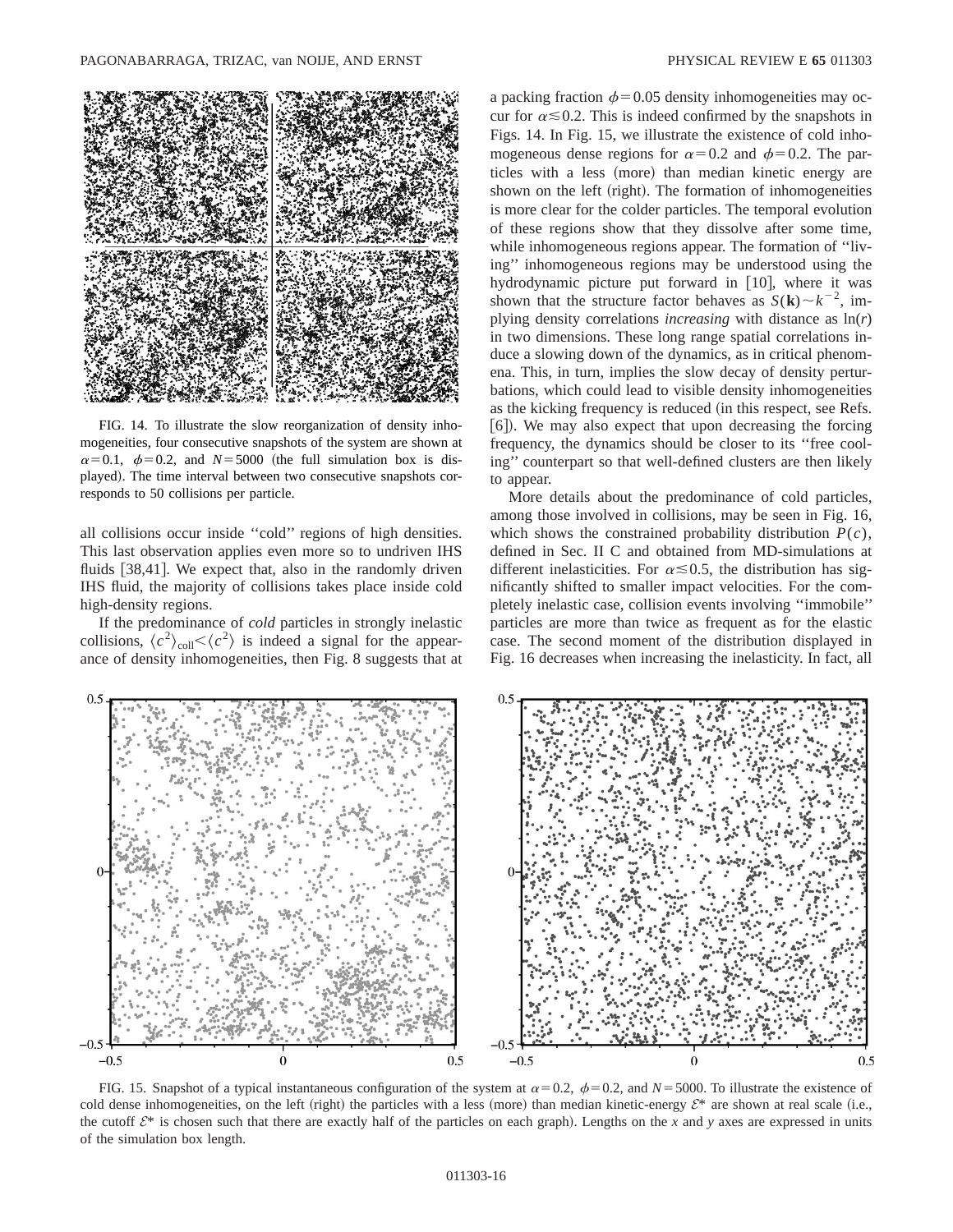

FIG. 16. Velocity distribution of the colliding particles at  $\phi$  = 0.05 and *N* = 5041: (a) Original distribution; (b) scaled velocity distributions as a function of the rescaled velocity  $c/\sqrt{T(\alpha)}$  for different values of  $\alpha$ .

functional forms with simulation data at different  $\alpha$  can essentially be collapsed onto a single universal curve (the elastic one) by plotting  $\sqrt{T(\alpha)}P(c|\alpha)$  as a function of  $c/\sqrt{T(\alpha)}$ , where  $T(\alpha) = \langle c^2 \rangle_{\text{coll}}$  is the mean temperature of a particle at collision. The collapse plot is shown in Fig.  $16(b)$ . This data collapse confirms the concept of cold dense regions dominating the energy dissipation. This could point to a possibly relevant two fluid picture of a ''hot'' dilute background gas coexisting with continuously rearranging configurations of "cold" dense regions.

### **IV. CONCLUSION**

We have performed extensive MD simulations to study the kinetic properties and short-range correlations in the nonequilibrium steady state of a randomly driven fluid of inelastic hard disks, as a model for fluidized granular material. The MD results have been compared with kinetic theory predictions derived from the Enskog-Boltzmann equation, properly modified with a Fokker-Planck diffusion term  $\xi_0^2 (\partial/\partial \mathbf{v})^2$  to account for the applied random driving force  $[9]$ .

It appears that the kinetic theory predictions, based on molecular chaos, are essentially in agreement with the MD results for small inelasticities ( $\alpha \ge 0.5$ ) at  $\phi = 0.05$ . For larger inelasticities, the deviations from the molecular chaos predictions start to become manifest: the radial distribution function at contact differs strongly from its local equilibrium form; there is a predominance of grazing collisions. When increasing  $\phi$ , the effects of the inelastic collisions become relevant at smaller inelasticities; e.g., at  $\phi$ =0.2 and  $\phi$ =0.5, we observe already significant deviations for  $\alpha \le 0.7$ .

To avoid inelastic collapse of the system at low  $\alpha$ , we have implemented a modified rotation procedure (see the beginning of Sec. III). In its original version, this procedure induces dramatic violations of molecular chaos. It could then be argued that the important deviations of low-order-reduced moments  $B_{nm}$  are also spurious consequences of the above rotation procedure. However, we checked that circumventing the collapse by applying elastic collisions when the relative velocity of a pair is below a certain cutoff  $[37]$ , also induces very important violations of molecular chaos (quantified by  $B_{00}$  for instance), unless the cutoff is chosen unphysically high.

Sequences of ring collision processes, which lead to the breakdown of molecular chaos in classical fluids with conservative interactions, are strongly enhanced in fluids with dissipative interactions, such as rapid granular flows. We have analyzed how molecular chaos is broken, i.e., essentially only through pairs of colliding particles at very small relative velocities. This means that molecular chaos is violated only in a small portion of phase space, implying that only certain physical properties will be sensitive to this violation. This explains why quantities such as the collision frequency, or the pair-distribution function at contact are very sensitive to the inelasticity parameters, while others such as the pressure or the energy dissipation rate are well approximated by their Enskog prediction. Disentangling the effects of hard disk and noise-induced correlations remains an interesting point to explore. The studies performed in a freely evolving IHS fluid also shows the predominance of grazing collisions at long times. The fact that we have observed an analogous behavior for this homogeneous steady state indicates that the mechanism of breakdown of molecular chaos in granular fluids through grazing collisions is generic for this type of fluids.

The extra feature of noise-induced recollisions, which do not require mediation of a third particle, will further enhance the violation of the molecular chaos assumption. A natural way to develop a kinetic theory for randomly driven fluids, thereby presumably restoring the validity of the molecular chaos assumption in the dilute gas case, could be to include the noise-induced recollisions in an effective two-particle scattering operator. It would be of interest to study its properties, either analytically or by simulating a two-particle inelastic collision in the presence of external noise. An additional theoretical complication here is the validity of the Boltzmann Eq.  $(1)$  with Fokker-Planck diffusion term due to the fact that there are two limits involved when dealing with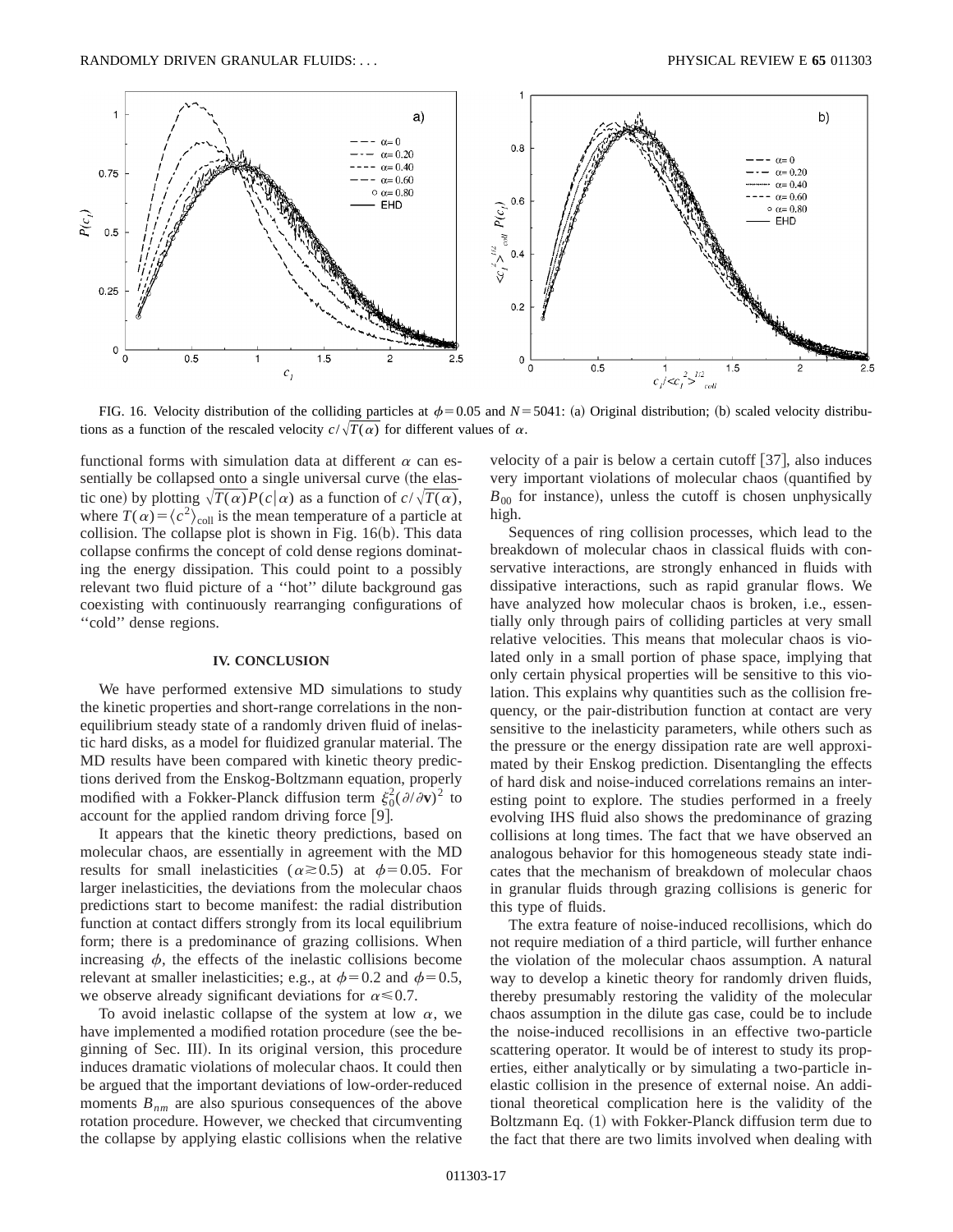hard spheres in combination with external white noise. The actual properties of the effective collision operator depend on the order in which both limits are taken. In the simulations, one always takes the hard sphere limit first, while the white noise is approximated by discrete kicks that are applied to the particles at discrete times.

In Ref.  $[10]$ , we have calculated the equal-time spatial correlations of the fluctuations in the hydrodynamic densities in the NESS. Here, we have focused on the dynamic properties of these enhanced fluctuations, in particular of the dynamic inhomogeneities observed in the density field. The collisional velocity moments, introduced in Sec. II and measured in MD simulations, reveal that the dense regions consist mostly of particles colder than average. This is clearly shown in the velocity distribution  $P(v|\alpha)$  of particles that are about to collide.

The MD simulations have been carried out in the limit in which the time interval between the external random kicks is much shorter than the *mean* free time between collisions. In this limit, regions with density larger than average are not seen to survive for a long time. Rather, they form, dissolve, and reappear elsewhere. The spatial correlations analyzed in  $\lceil 10 \rceil$  show long-range correlations, which imply also a slowdown in the temporal decay of density perturbations. Therefore, we expect than the decrease of the kicking frequency will be accompanied by the appearance of apparent clusters. This fact, together with the shape modification of the velocity distribution  $P(v|\alpha)$  (see Fig. 16) suggests the picture of a two-fluid model, in which a ''hotter'' more dilute background gas coexists with continuously rearranging configurations of ''cold'' dense clusters. This point remains open for subsequent investigation; for example, it would be interesting to analyze separately the collisional statistics in the dense and dilute regions to assess the role of density fluctuations.

#### **ACKNOWLEDGMENTS**

E.T. and I.P. thank D. Frenkel and B. Mulder for the hospitality of their groups at AMOLF. I.P thanks M.E. Cates for his hospitality in the University of Edinburgh, where part of this work was done. We acknowledge stimulating discussions with H.J. Herrmann, S. Luding, R. Soto, M. Mareschal, and J. Piasecki. T.v.N. and I.P. acknowledge support of the foundation "Fundamenteel Onderzoek der Materie (FOM)," which is financially supported by the Dutch National Science Foundation (NWO).

#### **APPENDIX: REDUCED MOMENTS**  $B_{nm}(T)$

In the body of the paper, we have considered the collisional averages  $\langle g^n | \cos \theta |^m \rangle_{\text{coll}}$  and the moments  $M_{n,m}(T)$ and  $B_{n,m}(T)$ . We first list the Enskog values of these quantities, which have have been calculated from its definitions, given below Eq.  $(28)$ : i.e.,

$$
M_{nm}^{E}(T_{E}) = v_{E}^{n} \chi_{E} 2^{n/2} \frac{\Gamma((d+n)/2) \Gamma((m+1)/2)}{\sqrt{\pi} \Gamma((d+m)/2)}, \quad (A1)
$$

$$
\langle g^n | \cos \theta |^m \rangle_{\text{coll}}^E = 2^{n/2} \frac{\Gamma((d+n+1)/2) \Gamma((m+2)/2)}{\Gamma((d+m+1)/2)}.
$$
\n(A2)

Many physical quantities of interest may be expressed in terms of reduced moments  $B_{nm}$ , as already illustrated in Sec. IIC for  $\chi^{(-)}$ ,  $\omega, p$ , and  $\Gamma$ . Analogous relations hold for the velocity moments  $\langle g^n \rangle_{\text{coll}}$ , which are proportional to  $M_{n+1,1}$ . This yields

$$
B_{n+1,1} = \frac{\omega}{\omega_{\rm E}} \times \frac{\langle v_{12}^n \rangle_{\rm coll}}{\langle v_{12}^n \rangle_{\rm coll}^{\rm E}} = \frac{\omega}{\omega_{\rm E}} \times \frac{\langle g^n \rangle_{\rm coll}}{\langle g^n \rangle_{\rm coll}^{\rm E}} \left( \frac{T}{T_{\rm E}} \right)^{n/2}, \quad \text{(A3)}
$$

where the denominator has been calculated in Eq.  $(A2)$ .

Velocity correlations between nearby particles may also be expressed in the reduced moments  $B_{nm}(T)$ . First, consider the constrained averages  $\langle \mathbf{c}_1 \cdot \mathbf{c}_2 \rangle_{\text{coll}}$ , defined in Eq. (24). They contain  $\langle G^2 \rangle_{\text{coll}}$ , which equals d/4 from the MD simulations, in agreement with Eq.  $(24)$  (see Fig. 8 of Sec. III). The center of mass velocity **G** is consequently uncorrelated with the relative velocity, and independent of the inelasticity. Substitution of  $\langle G^2 \rangle_{\text{coll}} = d/4$  in Eq. (24) yields

$$
\langle \mathbf{c}_1 \cdot \mathbf{c}_2 \rangle_{\text{coll}} = \frac{d}{4} - \frac{1}{4} \langle g^2 \rangle_{\text{coll}} = \frac{d}{4} - \frac{d+1}{4} \left( \frac{T_{\text{E}}}{T} \right) \frac{B_{31}}{B_{11}}, \quad (A4)
$$

$$
\langle c_1^2 \rangle_{\text{coll}} = \frac{d}{4} + \frac{1}{4} \langle g^2 \rangle_{\text{coll}} = \frac{d}{4} + \frac{d+1}{4} \left( \frac{T_{\text{E}}}{T} \right) \frac{B_{31}}{B_{11}}.
$$
 (A5)

Similarly we find

$$
\langle \mathbf{c}_1 \cdot \mathbf{c}_2/g \rangle_{\text{coll}} = \langle G^2/g \rangle_{\text{coll}} - \frac{1}{4} \langle g \rangle_{\text{coll}}
$$

$$
= \frac{d}{4\sqrt{2}} \frac{\Gamma(d/2)}{\Gamma((d+1)/2)} \sqrt{\frac{T}{T_{\text{E}}}}
$$

$$
\times \frac{B_{01}}{B_{11}} \left\{ 1 - \left(\frac{T_{\text{E}}}{T}\right) \frac{B_{21}}{B_{01}} \right\} \tag{A6}
$$

and

$$
\langle \mathbf{c}_1 \cdot \mathbf{c}_2 / |g \cos \theta| \rangle_{\text{coll}} = \langle G^2 / |g \cos \theta| \rangle_{\text{coll}} - \frac{1}{4} \langle g / | \cos \theta | \rangle_{\text{coll}}
$$

$$
= \frac{d}{4} \sqrt{\frac{\pi}{2}} \sqrt{\frac{T}{T_{\text{E}}} \times \frac{B_{00}}{B_{11}}} \Biggl\{ 1 - \Biggl( \frac{T_{\text{E}}}{T} \Biggr) \frac{B_{21}}{B_{01}} \Biggr\}.
$$
(A7)

Note that the last two averages are vanishing in the elastic case.

In the body of the paper we have considered the extrapolation of the static correlation  $\langle \mathbf{c}_1 \cdot \mathbf{c}_2 \rangle$  $(r \rightarrow \sigma)$ . Here, we calculate its dynamic analog  $\langle \mathbf{c}_1 \cdot \mathbf{c}_2 \rangle_{dyn}$ , obtained by interchanging limits and replacing  $f^{(2)}(c_1, c_2, r)$  under the integral sign in Eq. (41) by its value at contact,  $f^{(2)}(\mathbf{c}_1, \mathbf{c}_2, \boldsymbol{\sigma})$ . We proceed in the same fashion as in Eqs.  $(36)$ – $(39)$ , and